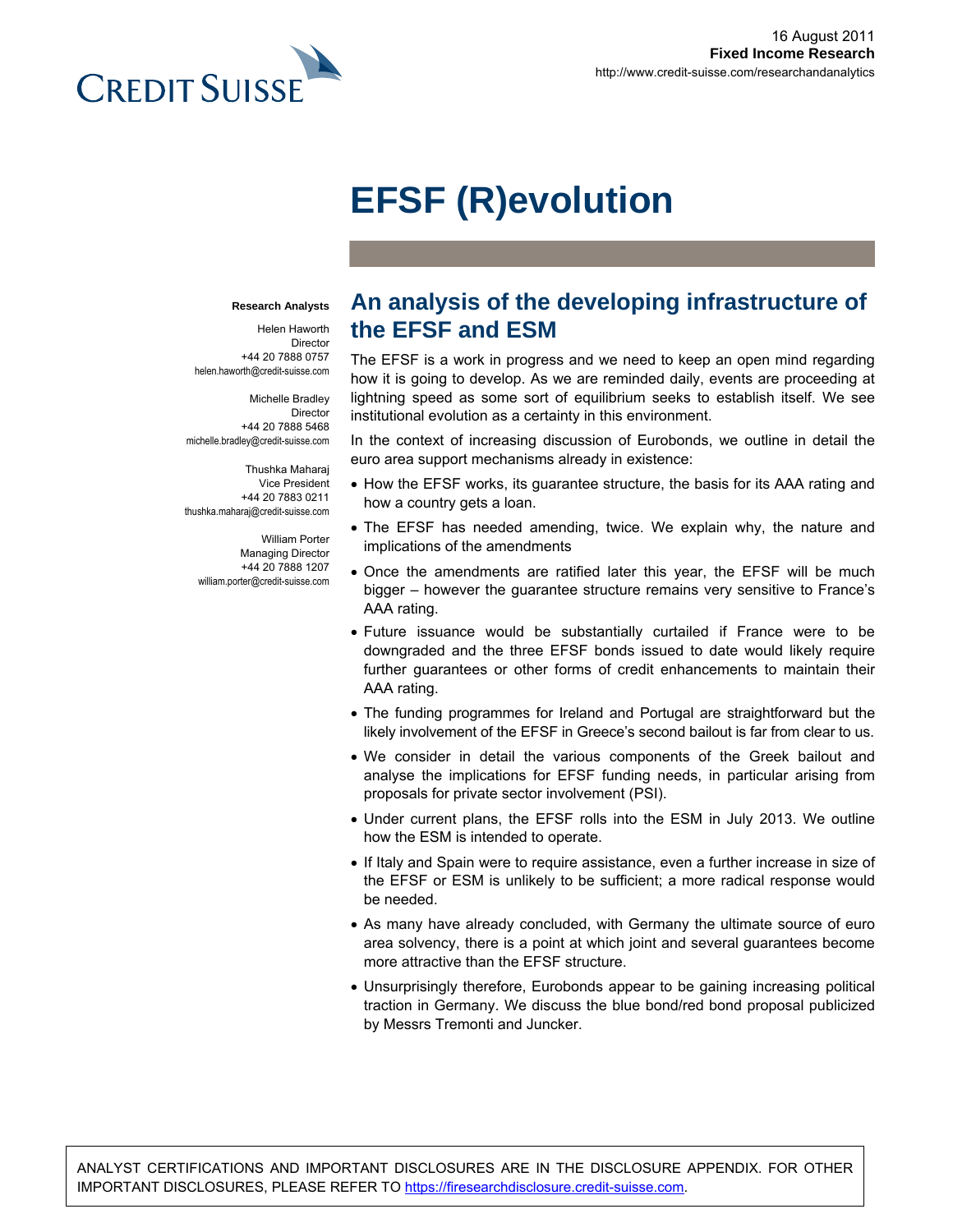

# Table of contents

| How the EFSF works                                           | 3  |
|--------------------------------------------------------------|----|
| The original (and current) facility is smaller than intended | 3  |
| The two sets of EFSF Amendments                              | 5  |
| Issuance restrictions under the enlarged EFSF                | 6  |
| The EFSF's other capabilities                                | 7  |
| <b>EFSF funding outlook and potential</b>                    | 9  |
| <b>EFSF</b> funding to date                                  | 9  |
| <b>EFSF Investor Participation</b>                           | 11 |
| Performance                                                  | 12 |
| Greece and the EFSF                                          | 13 |
| <b>Greek PSI funding</b>                                     | 15 |
| Remaining EFSF firepower – not really enough if needed       | 17 |
| France's capitalized guarantee liability                     | 18 |
| Rolling the EFSF into the ESM                                | 19 |
| Structure of the European Stability Mechanism                | 19 |
| Where to from here – evolution or revolution?                | 22 |
| The excluded middle: doubling the EFSF looks inefficient     | 22 |
| "Eurobonds" – the future of the EFSF?                        | 23 |
| 1) Blue bonds / red bonds?                                   | 23 |
| 2) Expanded EU issuance                                      | 24 |
| <b>Appendix: Greek PSI</b>                                   | 25 |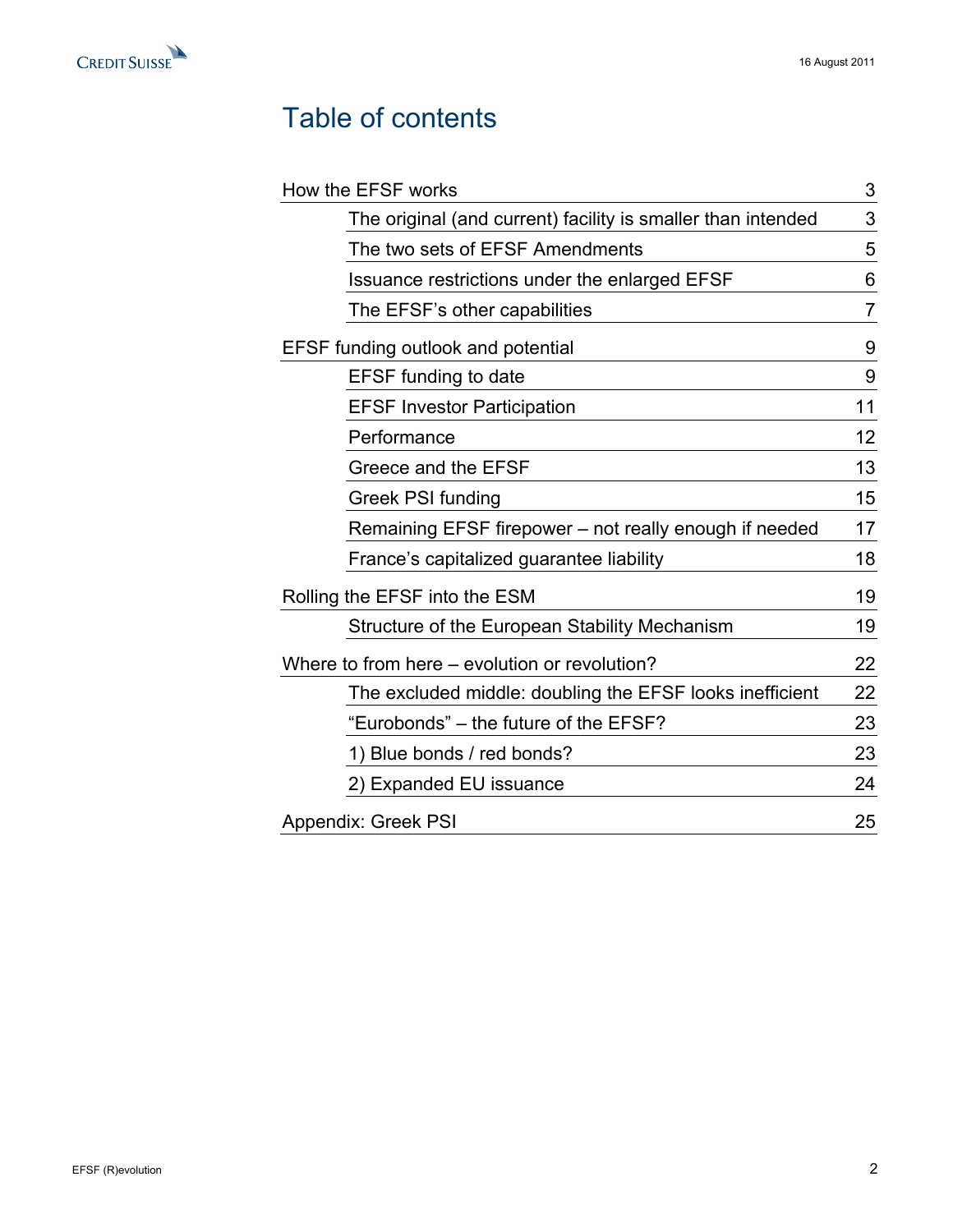<span id="page-2-0"></span>

# How the EFSF works

The European Financial Stability Facility (EFSF) was founded on 7 June 2010 as part of a wider €750 billion European safety net in conjunction with the IMF and the European Financial Stabilisation Mechanism (EFSM). It became fully operational on 4 August 2010 and to date has issued three bonds to fund loans to Ireland and Portugal. Since it was originally set up, the EFSF has been amended twice to extend its scope and expand its size. While the amendments have been agreed, they remain to be ratified by the national procedures of the euro area member states.

We outline the original structure, the amendments and their rationale in the context of existing issuance before discussing the facility's remaining firepower in light of recent market concerns. As the backstop for the euro area, the EFSF is just not big enough, however that does not mean it's not sufficient – the question is how it fits into the bigger picture of the evolving European financial structure, in our view.

### The original (and current) facility is smaller than intended

The EFSF was set up as a temporary institution to provide loans to euro area countries in need on agreement of a country programme of reforms. The EFSF funds in its own name and is AAA-rated by all three of the main rating agencies, with its credit quality driven by two main measures:

- Over-guarantees by euro area member states of 120%
- A cash reserve deducted from each loan and invested in high quality, liquid instruments.

#### **The procedure for obtaining EFSF loans**

When a euro area member state requests support from the EFSF, the first step is to negotiate a country programme with the European Commission (EC), ECB and IMF. This covers strict conditions for budgetary discipline, economic policy and compliance. Once agreed, the euro area finance ministers approve a Memorandum of Understanding (MoU) that is then signed by the country and the EC. The main terms of the resultant Loan Facility Agreement are proposed by the EC while the technical details are dealt with by the EFSF.

The first loan under an agreed facility is available once the MoU has been signed; subsequent disbursements require the unanimous agreement of all guarantors based on compliance with the terms of the MoU. The terms of each loan are proposed by the EFSF, for approval by euro area finance ministers: the size of the loan, the amount available to be disbursed, the maturity, redemption schedule and interest rate.

Once the details of a loan have been agreed, the EFSF then funds in its name in the market – it was a decision from the start that the EFSF does not pre-fund (although this is not cast in stone – see below).

#### **The guarantee structure**

The primary credit enhancement supporting the EFSF's AAA rating is the guarantee structure, as outlined (for the non-amended facility) in Exhibit 1. The main points to note are:

- Guarantees are irrevocable and unconditional
- All guarantors rank equally and pari passu
- The contribution of each country (the Contribution Key) to a guarantee is based on the relative size of its ECB Capital Subscription
- Each country has a maximum guarantee commitment it will not have to issue aggregate guarantees in excess of this total
- Once a country is in receipt of EFSF support, it becomes a "Stepping-Out Guarantor". This means that it no longer contributes to future loan guarantees, however guarantee agreements in place before it stepped out remain.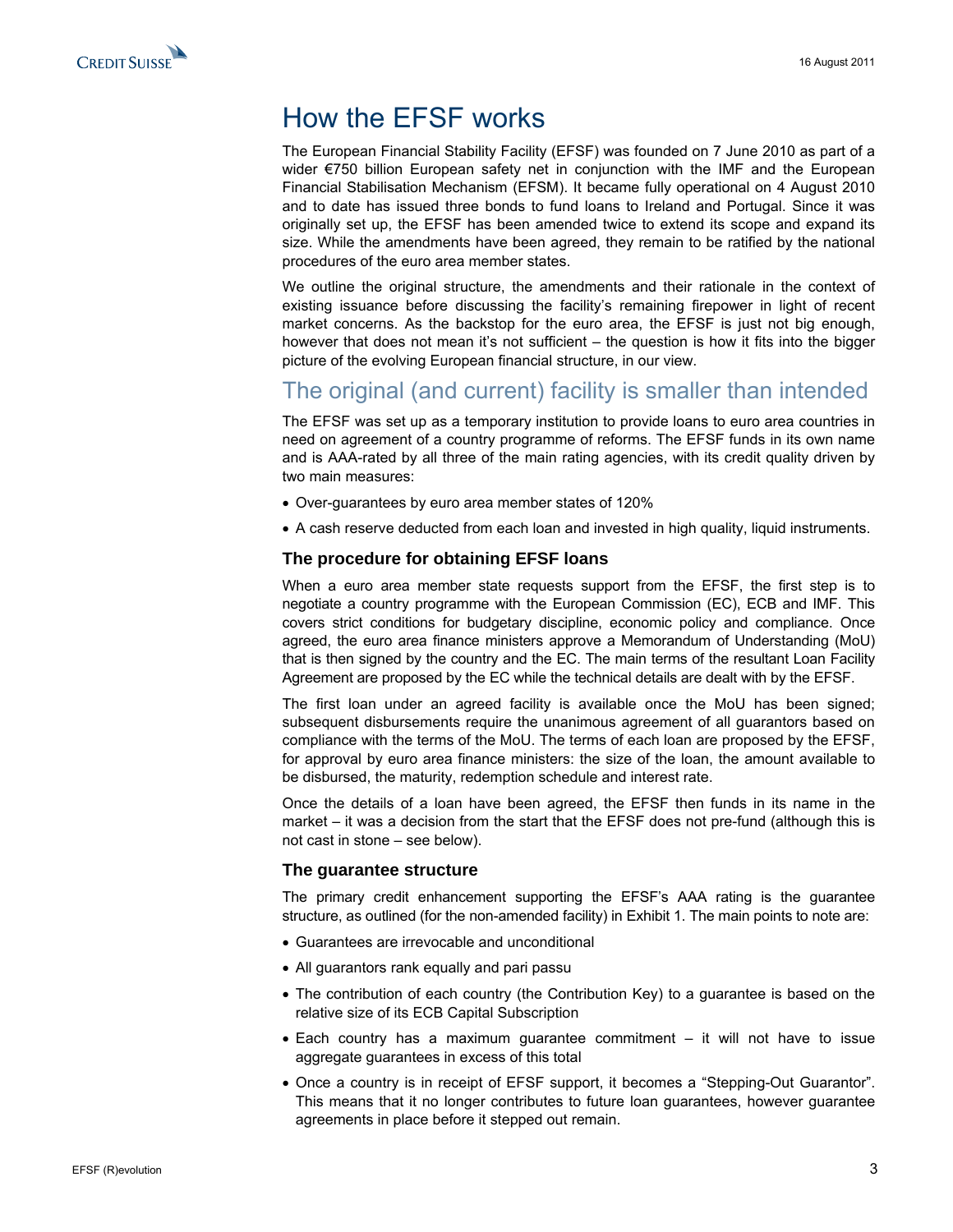<span id="page-3-0"></span>

- Guarantees are issued to cover 120% of funds raised by the EFSF.
- The EFSF may also request additional guarantees from the guarantors basically to ensure that the EFSF can fund efficiently and that future and existing EFSF issuance retains its AAA rating. The decision to issue such guarantees requires the unanimous decision of all guarantors.

|                             |        |                    |              | <b>Max Guarantee</b> |                        |                        |
|-----------------------------|--------|--------------------|--------------|----------------------|------------------------|------------------------|
|                             | AAA    | <b>ECB Capital</b> | Contribution | Commitments          | Adjusted               | Adjusted               |
| <b>Member State</b>         | rated? | Subscription       | key          | $(\epsilon m)$       | cont. key <sup>1</sup> | cont. key <sup>2</sup> |
| Kingdom of Belgium          |        | 2.43               | 3.48%        | 15,292               | 3.64%                  | 3.73%                  |
| Federal Republic of Germany | AAA    | 18.94              | 27.13%       | 119,390              | 28.38%                 | 29.15%                 |
| Ireland                     |        | 1.11               | 1.59%        | 7,002                |                        |                        |
| Kingdom of Spain            |        | 8.30               | 11.90%       | 52,353               | 12.45%                 | 12.78%                 |
| French Republic             | AAA    | 14.22              | 20.38%       | 89,657               | 21.32%                 | 21.89%                 |
| Italian Republic            |        | 12.50              | 17.91%       | 78,785               | 18.73%                 | 19.24%                 |
| Republic of Cyprus          |        | 0.14               | 0.20%        | 863                  | 0.21%                  | 0.21%                  |
| Grand Duchy of Luxembourg   | AAA    | 0.17               | 0.25%        | 1,101                | 0.26%                  | 0.27%                  |
| Republic of Malta           |        | 0.06               | 0.09%        | 398                  | 0.09%                  | 0.10%                  |
| Kingdom of the Netherlands  | AAA    | 3.99               | 5.71%        | 25,144               | 5.98%                  | 6.14%                  |
| Republic of Austria         | AAA    | 1.94               | 2.78%        | 12,241               | 2.91%                  | 2.99%                  |
| Portuguese Republic         |        | 1.75               | 2.51%        | 11,035               | 2.62%                  |                        |
| Republic of Slovenia        |        | 0.33               | 0.47%        | 2,073                | 0.49%                  | 0.51%                  |
| Slovak Republic             |        | 0.69               | 0.99%        | 4,372                | 1.04%                  | 1.07%                  |
| Republic of Finland         | AAA    | 1.25               | 1.80%        | 7,905                | 1.88%                  | 1.93%                  |
| Hellenic Republic           |        | 1.96               | 2.82%        | 12,388               |                        |                        |
|                             | Total  | 69.79              | 100%         | 440,000              | 100%                   | 100%                   |

#### **Exhibit 1: EFSF guarantee structure – pre amendments**

Source: Credit Suisse, EFSF

1. Contribution key adjusted for Greece and Ireland stepping out as guarantors

2. Contribution key adjusted for Greece, Ireland and Portugal stepping out as guarantors

Greece was never a guarantor (it stepped out from day 1) and so the Contribution Key when Ireland requested support is that shown in the penultimate column of Exhibit 1. Notably, Portugal was a guarantor to the first Irish loan, before it too stepped out. Future issuance for loan disbursements to Ireland, Portugal and now potentially Greece are therefore guaranteed based on the Adjusted Contribution Key outlined in the final column of Exhibit 1.

Since the Maximum Guarantee Commitments of the original facility total  $€440$  billion, and all EFSF issuance requires a 120% over-guarantee, the maximum the EFSF could issue as originally defined was  $440/1.2 = \text{\textsterling}367$  billion. This is then further reduced by the fact Greece, Ireland and Portugal are no longer guarantors…

#### **The Cash Reserve**

… and the total available to the country (or countries) requesting support is further reduced by the second form of credit enhancement: the cash reserve.

For each bond issued by the EFSF, a proportion is retained and held in a cash reserve. The amount disbursed to the country requesting assistance is therefore less than the amount raised by the EFSF. The cash reserve has three components:

- 50bp service fee
- Net present value of the margin charged on the loans
- A loan-specific buffer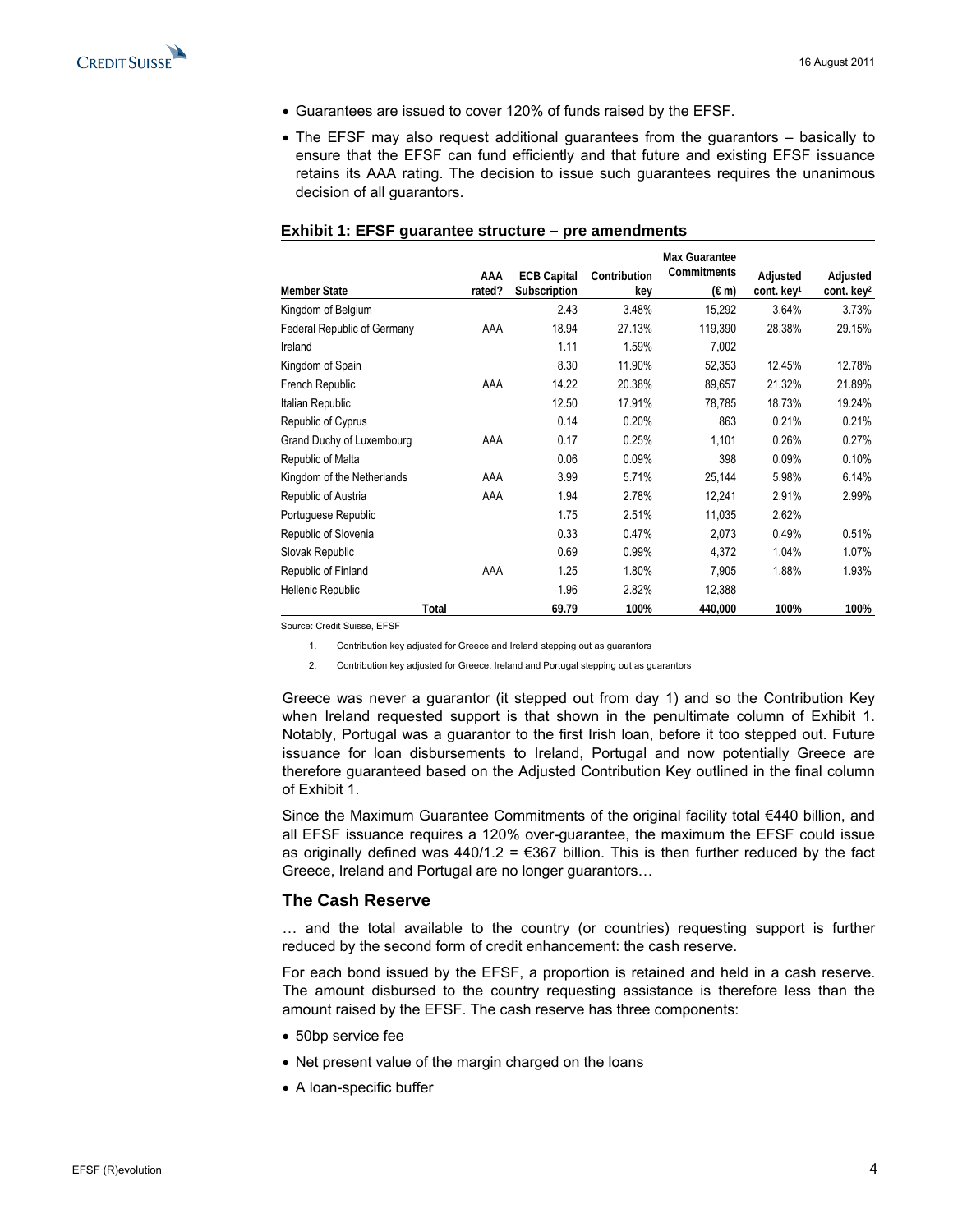<span id="page-4-0"></span>

The latter is in place to ensure the AAA EFSF rating – the rating agencies have required that 100% of the funds raised are covered by the total of a) the AAA guarantees and b) the cash reserve. The first two components of the cash reserve are fixed, but to the extent that the AAA guarantees do not cover the remainder, an additional loan-specific buffer is required, increasing the cash reserve and further decreasing the amount available to the country needing support.

If the EFSF issues a bond, notional N, these requirements can be summarized:

**Guarantees** 

Total guarantee =  $N \times 120\%$ 

Country guarantee = Adjusted Contribution Key x 120% x N

EFSF restrictions

Disbursement amount = N – Cash Reserve

Cash Reserve = 50bp Service Fee + NPV(margin) + loan-specific buffer

Rating agency restrictions

Cash Reserve + AAA guarantees ≥ N

In our [EFSF users' manual, 28 October 2010,](http://doc.research-and-analytics.csfb.com/docView?language=ENG&format=PDF&document_id=864777231&source_id=em&serialid=lvOl4KUj6Cfc1%2fSy6r3Jfg7LYyVHmPBa04cnuV1h9GY%3d) we discussed the implications of the combined restrictions for the effective amount of EFSF support. Provided France retains its AAA rating, the amount available under the original facility is in the order of €254 billion. Rather less than the  $€440$  originally envisaged when the facility was announced. This fact, in light of the continued stress in European markets, led to the first amendment of the EFSF facility.

It should be noted that interest accrues on the full loan notional, and the full notional (offset by unused cash reserves) is repayable by the borrower at maturity, not just the disbursement amount. The order of sources for servicing an EFSF bond are:

- Proceeds of sovereign loans
- Sovereign guarantees
- Loan-specific buffer
- General cash reserve

### The two sets of EFSF Amendments

The EFSF framework agreement has been amended twice this year – the first time to address the reduced effective lending capacity, the second to extend its flexibility.

#### **First amendment, signed 13 July 2011**

- Maximum quarantee commitments increased to  $E$ 780 billion to give an effective lending capacity of €440 billion
- EFSF allowed on an exceptional basis to intervene in the primary markets
- Republic of Estonia becomes a party to the Framework Agreement (and hence guarantor)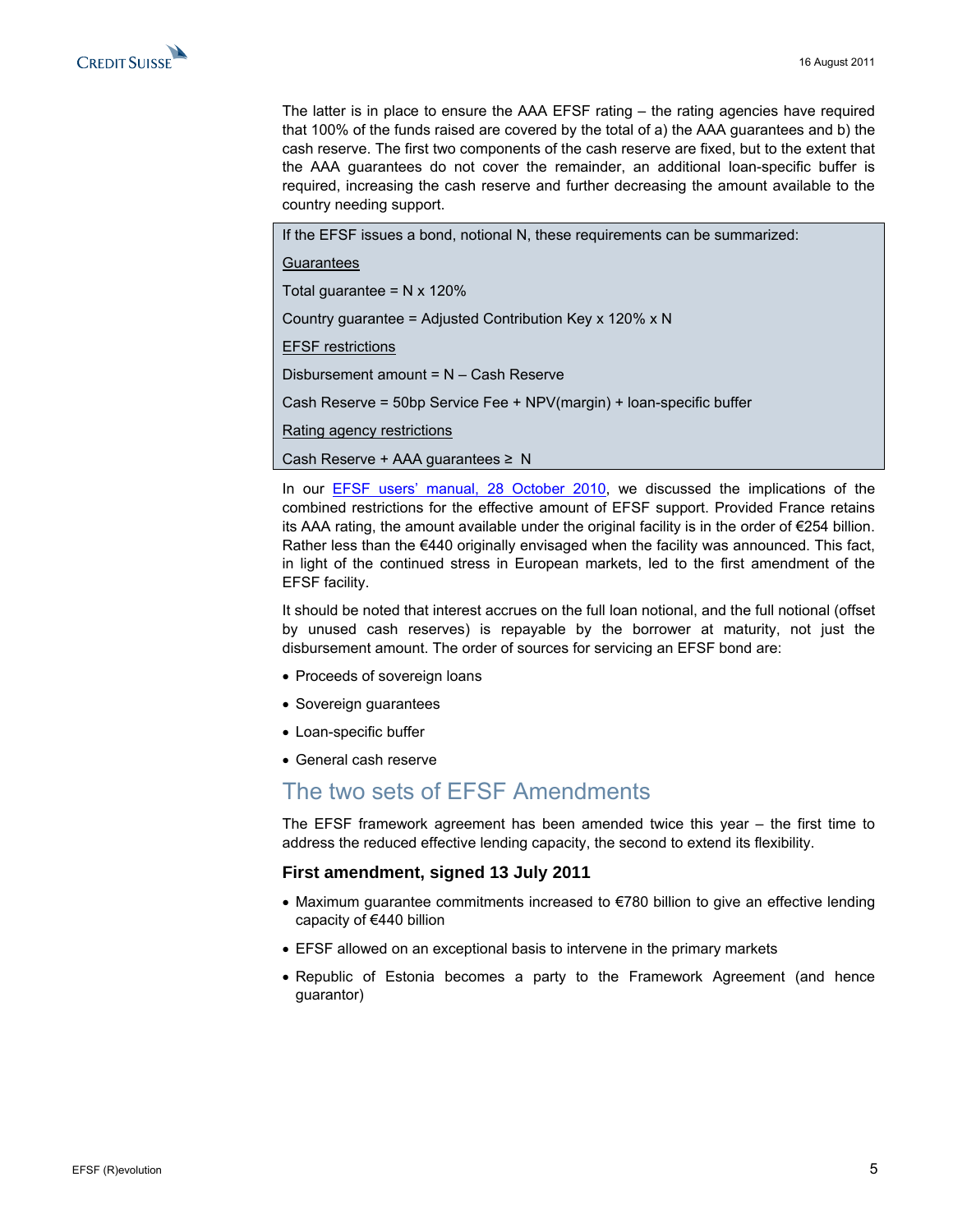<span id="page-5-0"></span>

#### **Second amendment, announced 21 July 2011**

Announced in conjunction with the second Greek bailout (detailed below) following the Eurogroup summit on 21 July 2011, the flexibility of the EFSF (and ESM – see below) was increased to allow it to

- Act on the basis of a precautionary programme
- Provide loans to non-programme countries for recapitalization of their financial institutions
- Intervene in secondary markets under exceptional circumstances (as recognized by the ECB) and with mutual agreement of EFSF/ESM member states.

#### **Ratification timeframe**

While the amendments have been agreed, they are still subject to ratification by the national procedures of euro area member states. We outline the requirements by country in Exhibit 2. The original guidance was that the changes would be ratified by the end of 2011; however, recent indications are for this to be completed sooner. The time frame is dictated by the dates on which the euro area parliaments reconvene – while these could be brought forward, the majority are currently scheduled to reconvene in September, with Belgium the latest on 13 October. For full details of current schedules, please see <sup>2</sup>[European Strategy and Trades, 5 August 2011.](http://doc.research-and-analytics.csfb.com/docView?language=ENG&format=PDF&document_id=804289940&source_id=em&serialid=pInukBrmd0gf9lqYsX2Ptnj4e7r5vem9xHJNgmp0aw0%3d) 

| Country | Ratification procedure                          | Country     | <b>Ratification procedure</b>  |
|---------|-------------------------------------------------|-------------|--------------------------------|
| Austria | Simple majority                                 | Italy       | Simple majority in both houses |
| Belgium | Absolute majority in both houses                | Luxembourg  | Simple parliamentary majority  |
| Cyprus  | Simple parliamentary majority                   | Malta       | Simple parliamentary majority  |
| Estonia | Simple parliamentary majority                   | Netherlands | Simple majority in both houses |
| Finland | Simple parliamentary majority                   | Portugal    | Simple parliamentary majority  |
| France  | Absolute majority in both houses                | Slovakia    | Simple majority                |
| Germany | Simple majority - 2/3 majority in both chambers | Slovenia    | Simple parliamentary majority  |
| Greece  | Absolute parliamentary majority                 | Spain       | Simple majority in both houses |
| Ireland | Simple majority in both houses                  |             |                                |

#### **Exhibit 2: EFSF amendment ratification procedures**

Source: Credit Suisse, Eurasia Group

### Issuance restrictions under the enlarged EFSF

#### **Extended guarantee structure**

The amended EFSF operates on the basis of significantly increased guarantees – rather than Maximum Guarantee Commitments of €440 billion, these have been increased to €780 billion and the over-guarantee has been increased from 120% to up to 165%. This has been done in order to ensure that the effective lending capacity is now  $€440$  billion, rather than the roughly €254 billion we previously calculated. However, as we illustrate later, the effective lending capacity is still sensitive to ratings – scenarios exist when the lending capacity still falls below €440 billion.

The breakdown of the Maximum Guarantee Commitments by country is shown in Exhibit 16. The adjusted and initial Contribution Keys are as before, with the addition of the Republic of Estonia. As before, if the EFSF issues a bond, notional N then each country guarantees a proportion:

Country guarantee ≤ Adjusted Contribution Key x 165% x N

This forms the upper limit since the amendment states that the over-guarantee will be increased by "up to" 165%; the original agreement just stated that the over-guarantee was 120%.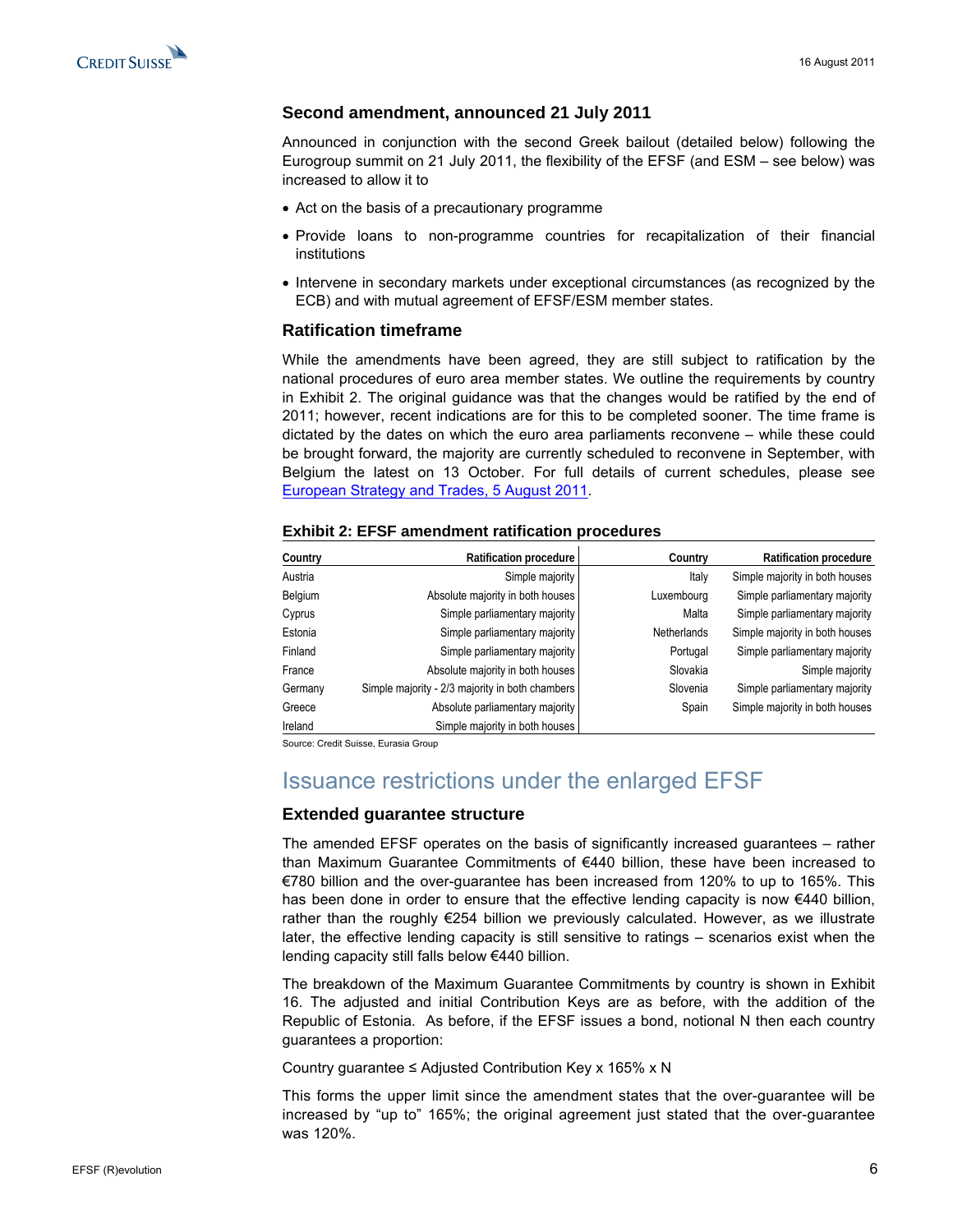<span id="page-6-0"></span>

#### **Disbursement amounts are now a greater % of EFSF funds raised**

Since the guarantees are so much bigger, there is no longer the same need for a Cash Reserve for additional credit enhancement. If the EFSF notes issued to finance a loan are AAA rated on the date the loan is disbursed, then

- An Advance Margin of 50bp is charged to the borrower and deducted from the loan notional
- The margin on the loan is due in arrears at the end of each interest period and the Advance Margin is deducted from the first payment
- Issuance Costs (fees and costs associated with issuing the EFSF notes) come out of the loan notional

In other words, the amount disbursed is equal to the funds raised by the EFSF minus a 50bp Advance Margin (which is then deducted from the first interest payment) and minus issuance costs. Both the Advance Margin and ongoing margin amounts are credited to the Cash Reserve.

If the EFSF notes issued to finance the loan would not obtain a AAA rating on the date of disbursement, then additional credit enhancements may be adopted. These would require unanimous agreement by euro area member states and might include

- Provision of subordinated loans
- Warehousing arrangements
- Liquidity lines or backstop facilities to the EFSF
- Issuance by the EFSF of subordinated notes

These additional mechanisms could also be adopted in relation to loans already disbursed.

N.B. Bonds issued prior to the ratification of the amendments will continue to operate on the basis of a 120% over-guarantee and associated Cash Reserve as before.

#### **The rating agency requirements**

We assume that the same stipulation exists from the rating agencies – namely that the entirety of notional issued by the EFSF must be guaranteed by AAA-rated euro area sovereigns or held as a cash reserve. As shown in Exhibit 16, there is a maximum AAA guarantee commitment of €451 billion, which would drop to €293 billion if France was to lose its AAA status. This is, effectively, an upper limit on the amount that the EFSF can lend, ignoring amounts already issued/pledged. We discuss the latter in detail below and consider their sensitivity to France's AAA rating.

Effectively, the EFSF is flexible enough that provided there is unanimous agreement among guarantors, it can do whatever necessary to ensure its AAA rating is maintained through additional credit enhancements. However, this is likely to come at the cost of reducing the effective issuance capabilities of the EFSF.

### The EFSF's other capabilities

In addition to being bigger, once the amendments have been ratified, the EFSF will be able to play an extended role in the stabilization of European sovereign debt markets. We await more details regarding how some of the measures will work, however broadly, the EFSF will be able to

- Act on the basis of a precautionary programme we assume this means the provision of credit lines
- Intervene in primary and secondary markets this will only be allowed in exceptional circumstances, with secondary market activity subject to ECB analysis and the mutual agreement of all EFSF member states
- Provision of loans to non-programme countries to recapitalize their financial institutions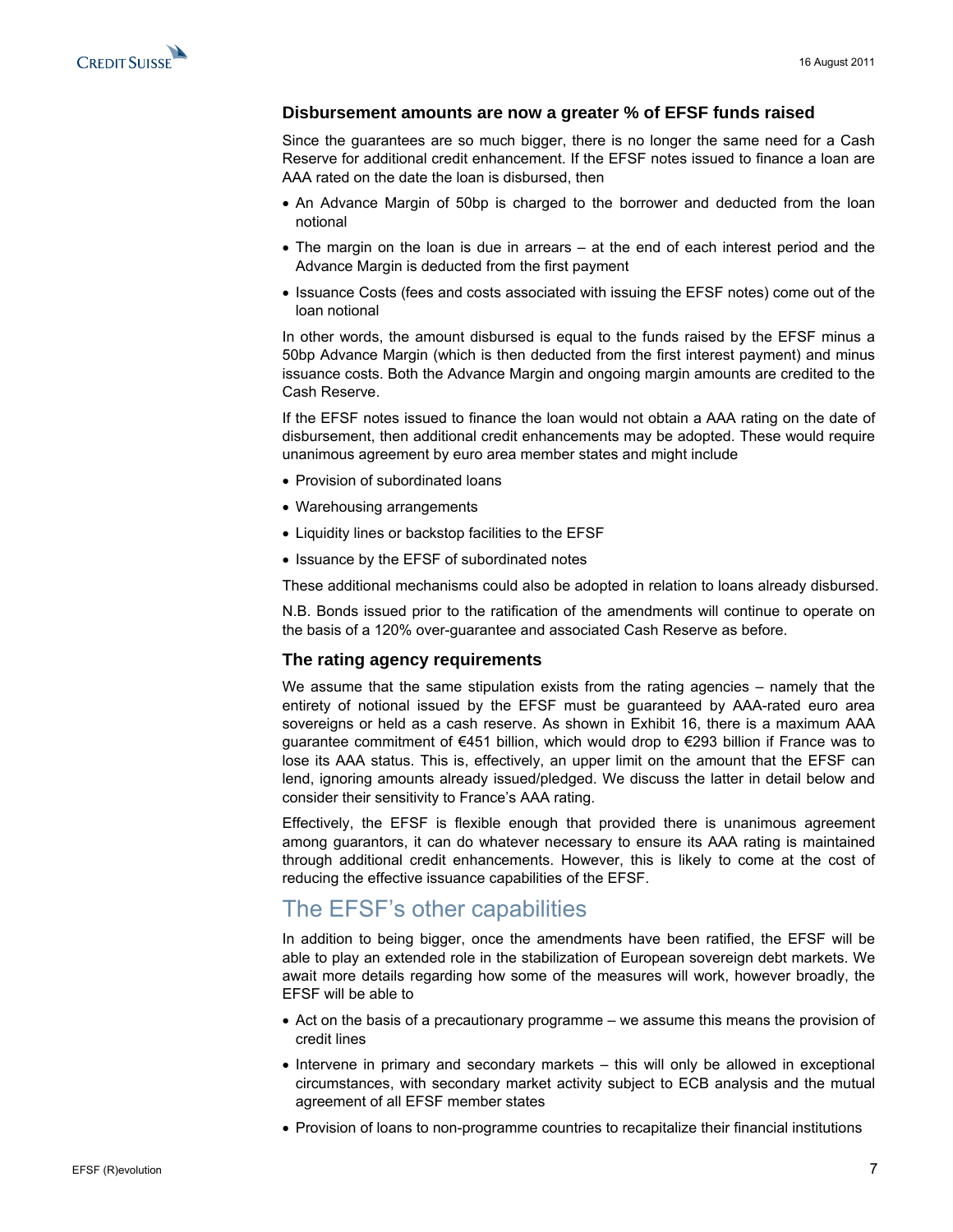The EFSF has always been able to lend to countries for the benefit of their financial institutions, as we saw with the loans to Ireland, so the final capability is not particularly revolutionary. The amendment allows this to apply to non-programme countries, but unless this is done privately, we see few occasions when this would occur without the country seeking broader support. The stigma would still be there and so we assume most countries would seek alternative solutions rather than accept EFSF funds for their banks.

#### **Bond purchases**

The ECB has the ability to buy unlimited amounts of bonds in the secondary market through its Securities Markets Programme (SMP). While it has the potential to do so at any time, there is little appetite at the ECB or with German or Dutch politicians for the programme and purchases have been minimal with the exception of two periods of activity. The first followed the initial Greek bailout, with the purchase of Greek and then Irish and Portuguese debt. Having bought €16.4 billion in the first week, purchases then declined for a total of €59 in the first eight weeks. The second period of intervention began on 8 August when the ECB expanded operations to include Italian and Spanish debt, purchasing €22 billion in the first few days in order to stabilize yields.

Given the reluctance of the ECB to step in, one of the requirements for it to do so in the case of Italy and Spain would appear to be that the EFSF now has (subject to amendment) the ability to intervene instead. This has sparked considerable debate about the future of the SMP and whether existing holdings are likely to be transferred to the EFSF. In our opinion, the two are separate and it is hard to see the EFSF being used extensively for this purpose in its current form. As we discuss below, it is not big enough. And while it could be further increased in size, this is highly politically controversial, and would still limit its ability to stabilize markets.

As important as how much the ECB actually buys, is the fact that its purchases are potentially unlimited. The fact that it has unlimited firepower if needed means that in practice, a relatively small amount of purchases can stabilize markets. This is not the case for the EFSF unless its size is dramatically increased or the structure is significantly changed. There will always be a limit to what it can do which the market will know.

As a result, while there may well be occasions when it makes sense for the EFSF to purchase bonds, whether in the primary or secondary markets, we believe that in times of severe stress, this role will continue to fall to the ECB. Likewise, we see no upside in transferring existing SMP holdings to the EFSF in the near term – unless done without tying up the EFSF's guarantee capital, all it would gain would be to hamper the EFSF's ability to operate as a provider of funding to countries unable to access the markets.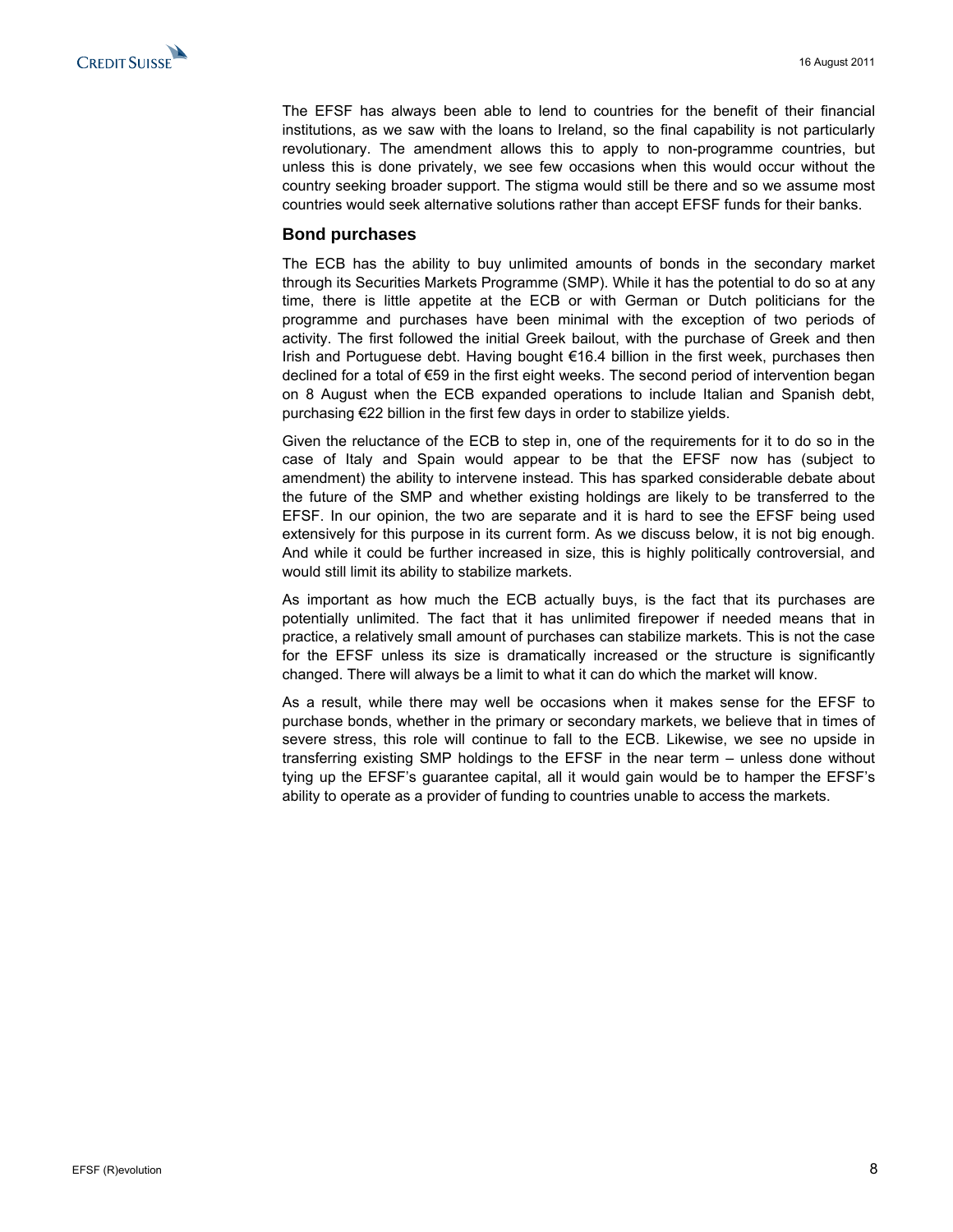# <span id="page-8-0"></span>EFSF funding outlook and potential EFSF funding to date

The EFSF has issued three bonds so far this year for a total of €13 billion. It has issued a €5 billion 5-year bond to fund loans to Ireland and for Portugal €5 billion of a 10-year bond and €3 billion of a 5-year bond. Exhibit 3 summarizes the bonds issued and the corresponding loans disbursed.

|                               | Ireland                | Portugal             | Portugal                    |
|-------------------------------|------------------------|----------------------|-----------------------------|
| Amount Issued                 | €5 billion             | €5 billion           | €3 billion                  |
| Maturity                      | 18-Jul-16              | 05-Jul-21            | 05-Dec-16                   |
| <b>Issuance Spread</b>        | Mid swap+6             | Mid swap+17          | Mid swap+6                  |
| Coupon                        | 2.75%                  | 3.375%               | 2.75%                       |
| Reoffer yield                 | 2.89%                  | 3.49%                | 2.825%                      |
| Settlement Date               | 01-Feb-11              | 22-Jun-11            | 29-Jun-11                   |
| <b>Effective Lending Cost</b> | 5.90%                  | 6.08%                | 5.32%                       |
| <b>Amount Transferred</b>     | €3.6 billion           | €3.7 billion         | €2.2 billion                |
|                               |                        |                      | Bonds Still to be Issued in |
| 2011 YTD                      | Bonds Issued € bn      | Loans Dispersed € bn | 2011 € bn                   |
| Ireland                       | 5                      | 3.6                  | 10                          |
| Portugal                      | 8                      | 5.9                  | 10                          |
| Total                         | 13                     | 9.5                  | 20                          |
| 2012 Issuance Plans           | Announced Amounts € bn |                      |                             |
| Ireland                       | 10                     |                      |                             |
| Portugal                      | 17                     |                      |                             |
| Total                         | 27                     |                      |                             |

#### **Exhibit 3: EFSF 3 bonds and €13 billion issued, €9.5 billion loans disbursed**

Source: Credit Suisse, EFSF

#### **EFSF has committed to €43.7 billion of loans to Ireland and Portugal**

Ireland and Portugal have committed loan packages from the EFSF of €17.7 billion and €26 billion, respectively. Thus far the actual commitment of the EFSF is therefore relatively small. With a new lending capacity of €440 billion, only 10% of funds have been used. In addition to the €13 billion raised so far, the EFSF has announced plans to issue a further €10 billion for Ireland and €10 billion for Portugal in 2011.

Since the EFSF has stated that issues will not be greater than €5 billion, regardless of demand, we expect another four benchmark issues to cover Ireland and Portugal for the remainder of 2011. The EFSF has further announced that it intends to issue €10 billion for Ireland in 2012 and €17 billion for Portugal in 2012, 2013.

#### **At least €44 billion of guarantees likely to be extended by year-end**

In Exhibit 4 we break down the guarantees extended by all euro area member states for the three bonds already issued, and the €20 billion expected this year. We make the assumption that 50% of outstanding issuance this year will be under the original EFSF framework, and 50% under the amended framework. The exact split will depend on when the amendments are ratified. In total,  $\epsilon$ 44 billion of guarantees are likely to have been extended for the Irish and Portuguese programmes by the end of the year.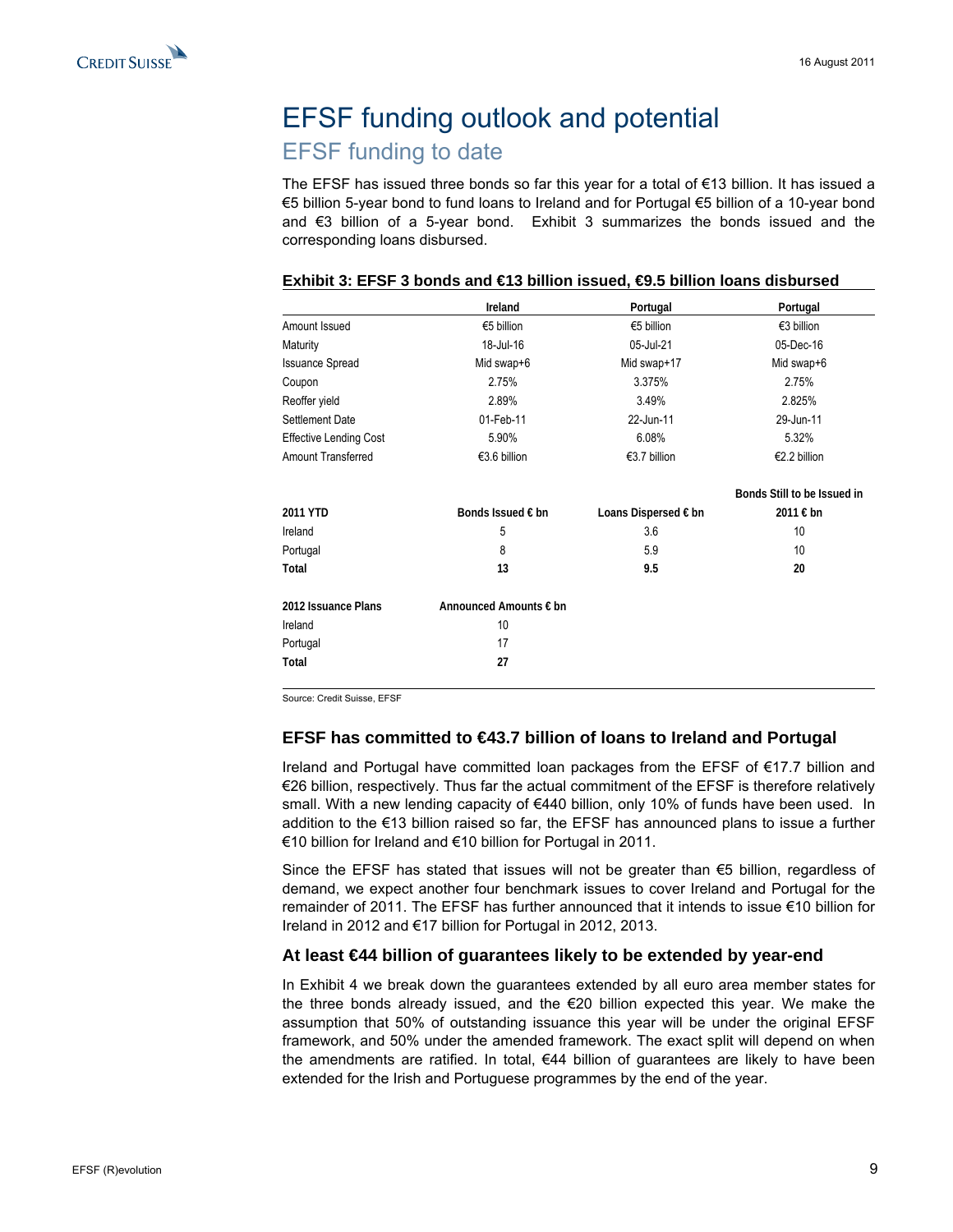

#### **Exhibit 4: EFSF guarantees outstanding**

€ million, unless otherwise stated

|                                    |             |                                    |           |        | <b>Guarantees for announced</b> |               |              |
|------------------------------------|-------------|------------------------------------|-----------|--------|---------------------------------|---------------|--------------|
|                                    |             | Guarantees for debt already issued |           |        | 2011 debt <sup>1</sup>          |               |              |
| Member State                       | €5 billion, | €5 billion, $€3$ billion,          |           | Total  | €10 billion,                    | €10 billion,  | <b>Total</b> |
|                                    | 25 Jan 11   | 15 Jun 11                          | 22 Jun 11 |        | €440 facility                   | €780 facility |              |
|                                    |             |                                    |           |        |                                 |               |              |
| Kingdom of Belgium                 | 218         | 224                                | 134       | 577    | 448                             | 614           | 1.639        |
| <b>Federal Republic of Germany</b> | 1,703       | 1,749                              | 1,049     | 4,501  | 3,498                           | 4,796         | 12,796       |
| Ireland                            |             |                                    |           |        |                                 |               |              |
| Kingdom of Spain                   | 747         | 767                                | 460       | 1,974  | 1.534                           | 2,103         | 5.611        |
| French Republic                    | 1,279       | 1,313                              | 788       | 3,380  | 2,627                           | 3,602         | 9,609        |
| <b>Italian Republic</b>            | 1,124       | 1,154                              | 692       | 2,970  | 2,308                           | 3,165         | 8,444        |
| Republic of Cyprus                 | 12          | 13                                 | 8         | 33     | 25                              | 35            | 93           |
| Grand Duchy of Luxembourg          | 16          | 16                                 | 10        | 42     | 32                              | 44            | 118          |
| Republic of Malta                  | 6           | 6                                  | 4         | 15     | 12                              | 16            | 43           |
| Kingdom of the Netherlands         | 359         | 368                                | 221       | 948    | 737                             | 1,010         | 2,695        |
| Republic of Austria                | 175         | 179                                | 108       | 462    | 359                             | 492           | 1.312        |
| Portuguese Republic                | 157         |                                    |           | 157    |                                 |               | 157          |
| Republic of Slovenia               | 30          | 30                                 | 18        | 78     | 61                              | 83            | 222          |
| Slovak Republic                    | 62          | 64                                 | 38        | 165    | 128                             | 176           | 469          |
| Republic of Finland                | 113         | 116                                | 69        | 298    | 232                             | 318           | 847          |
| <b>Hellenic Republic</b>           |             |                                    |           |        |                                 |               |              |
| Republic of Estonia                |             |                                    |           |        |                                 | 45            | 45           |
|                                    |             |                                    |           |        |                                 |               |              |
| <b>Total quarantees</b>            | 6,000       | 6,000                              | 3.600     | 15,600 | 12,000                          | 16,500        | 44,100       |
| Of which AAA                       | 3,644       | 3,742                              | 2,245     | 9,631  | 7,484                           | 10,262        | 27,377       |
| AAA excluding France               | 2,365       | 2,429                              | 1,457     | 6,251  | 4,857                           | 6,660         | 17,768       |

Source: Credit Suisse, EFSF

1. The EFSF has announced issuance plans of an additional €20 billion for the remainder of 2011. We assume that €10 billion is issued before<br>the amendments are ratified (i.e. under the €440 billion facility) and €10 billi

#### **Outstanding EFSF issues unlikely to be robust to a French downgrade**

A comparison of Exhibits 3 and 4 provides some idea of the robustness of the AAA ratings of existing issuance and the components of the cash reserve. Taking the first €5 billion issued in support of Ireland as an example: of the €5 billion issued, €3.6 was disbursed, leaving a cash buffer of  $\epsilon$ 1.4 billion. Of the total  $\epsilon$ 6 billion in guarantees (1.2 x 5),  $\epsilon$ 3.6 billion were AAA – so the disbursed amounts were fully covered by AAA guarantees, and the cash reserve likely just contains the 50bp service fee and the net present value of the margin. France's contribution to the guarantee is €1.279 billion; if France were to lose its AAA rating, the €3.6 billion disbursed would be covered by the remaining AAA guarantees + the cash reserve. However, the remaining AAA guarantees and the cash reserve do not cover the total amount issued of €5bn, as shown in Exhibit 5. Thus, to maintain the AAA rating on existing debt an increase in guarantee or another form of credit enhancement would most likely be required.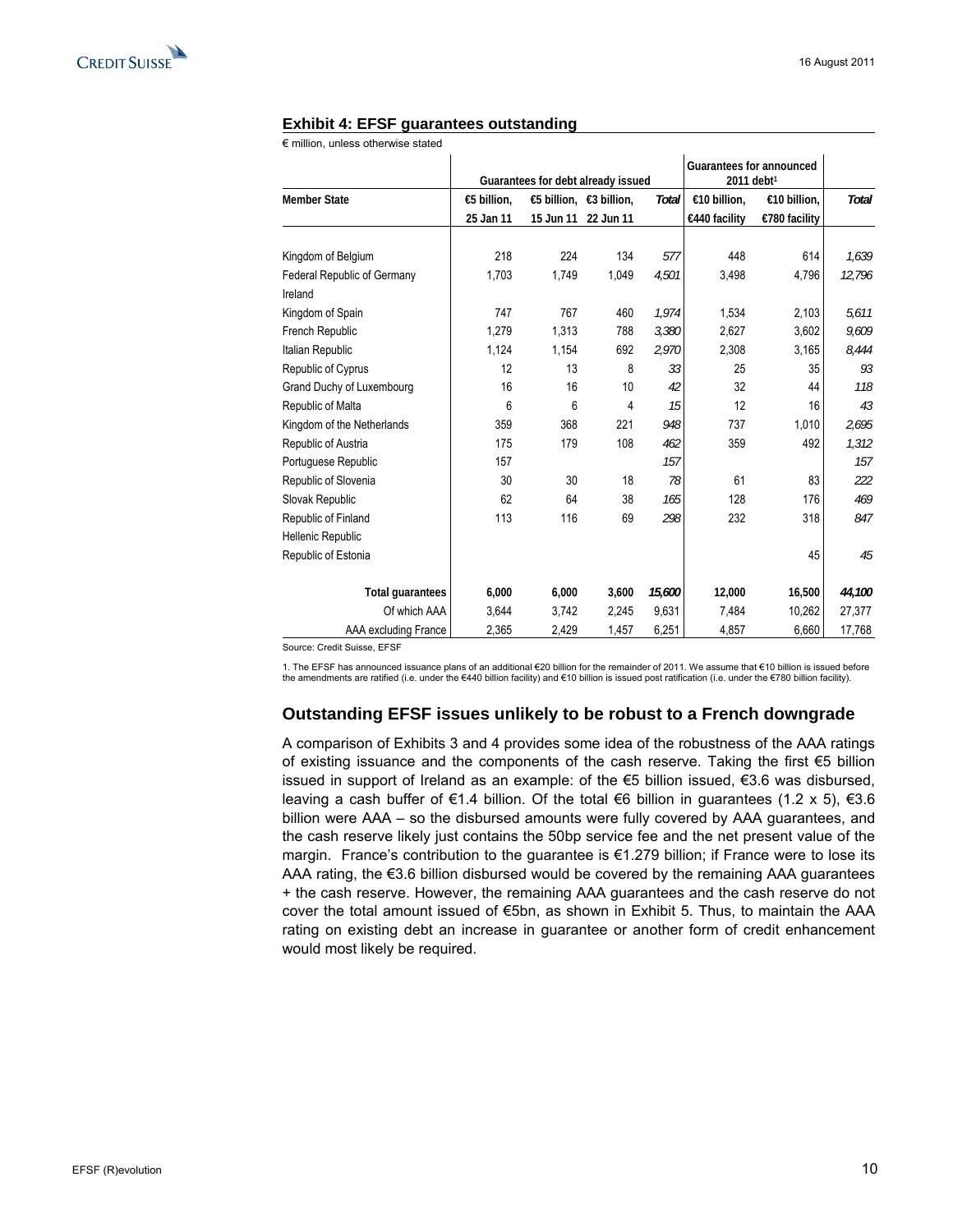#### <span id="page-10-0"></span>**Exhibit 5: Robustness of AAA rating for existing EFSF issuance to a French downgrade**

| Amounts in $\epsilon$ billions        |                     |                      |                      |
|---------------------------------------|---------------------|----------------------|----------------------|
| <b>Bond issue</b>                     | €5 billion, Ireland | €5 billion, Portugal | €3 billion, Portugal |
| Amount disbursed                      | 3.6                 | 3.7                  | 2.2                  |
| Cash reserve                          | 1.4                 | 1.3                  | 0.8                  |
| AAA quarantee x-France                | 2.365               | 2.429                | 1.457                |
| Cash reserve + AAA quarantee x-France | 3.765               | 3.729                | 2.257                |
| Greater than amount disbursed?        | Yes                 | Yes                  | Yes                  |
| Greater than amount issued?           | No                  | No                   | No                   |

Source: Credit Suisse

As we have outlined above, the EFSF has the flexibility to increase credit enhancements as necessary to ensure the AAA rating is stable, and the sizes we are talking about so far are very small. This would become more of an issue in the future as more bonds are issued.

# EFSF Investor Participation

Exhibits 6 and 7 outline investor participation in the three EFSF issues to date, split by geographic location and investor type.

#### **Exhibit 6: Investor split by geographic location Exhibit 7: Investor split by investor type**





Source: Credit Suisse, EFSF Source: Credit Suisse, EFSF Source: Credit Suisse, EFSF

In terms of the geographic location, what is most striking is the high participation from the Asian investor basis. Asia including Japan has taken 40% of the bonds issued so far, which is the biggest grouping – the euro zone comes in next at 38% participation. We think relative participation is particularly relevant when considering the importance of the AAA rating. Asian investors do seem to have a preference for AAA rated bonds and hence the attraction of the EFSF – indeed they were also large participators in the EU bonds issued for the EFSM. With countries like Ireland and, more importantly, Spain losing their AAA rating the amount of AAA European government collateral has fallen. The EFSF offers a government guaranteed bond with a AAA rating and at a spread over Germany. Should the EFSF not have a AAA rating we believe there would be less appetite from Asian investors.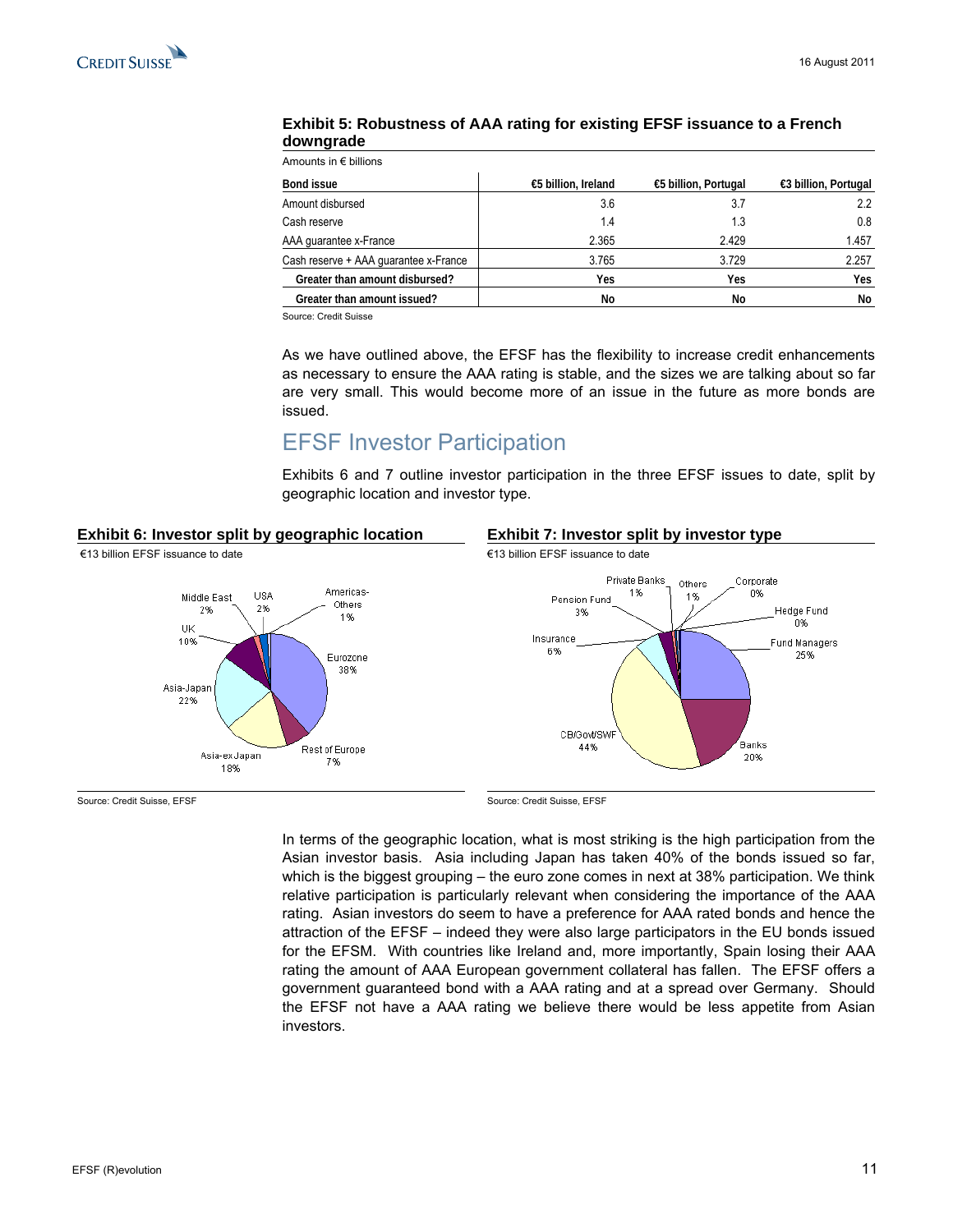### **Performance**

In terms of performance, the EFSF has widened versus swap since issuance and in the 5 year sector now trades at L+3.5 bp which is wider than all European AAA government bonds. It's perhaps unfair to compare the EFSF with Germany as the EFSF is guaranteed by other European sovereigns, with Germany only constituting 27% of the guarantee and non-AAA sovereigns guaranteeing 40% of total EFSF lending capacity.

<span id="page-11-0"></span>

Exhibit 10 and Exhibit 11 show the performance of EFSF bonds versus the EIB. As shown, the EFSF paper trades at a small premium to EIB; we see this as partly a reflection of a liquidity premium. This is also a reflection of the explicit credit enhancement and overguarantee system under the EFSF that does not exist for the EIB.



#### **Exhibit 11: EIB trades wider than EFSF but in tight range**



Source: Credit Suisse Locus **Source: Credit Suisse** Source: Credit Suisse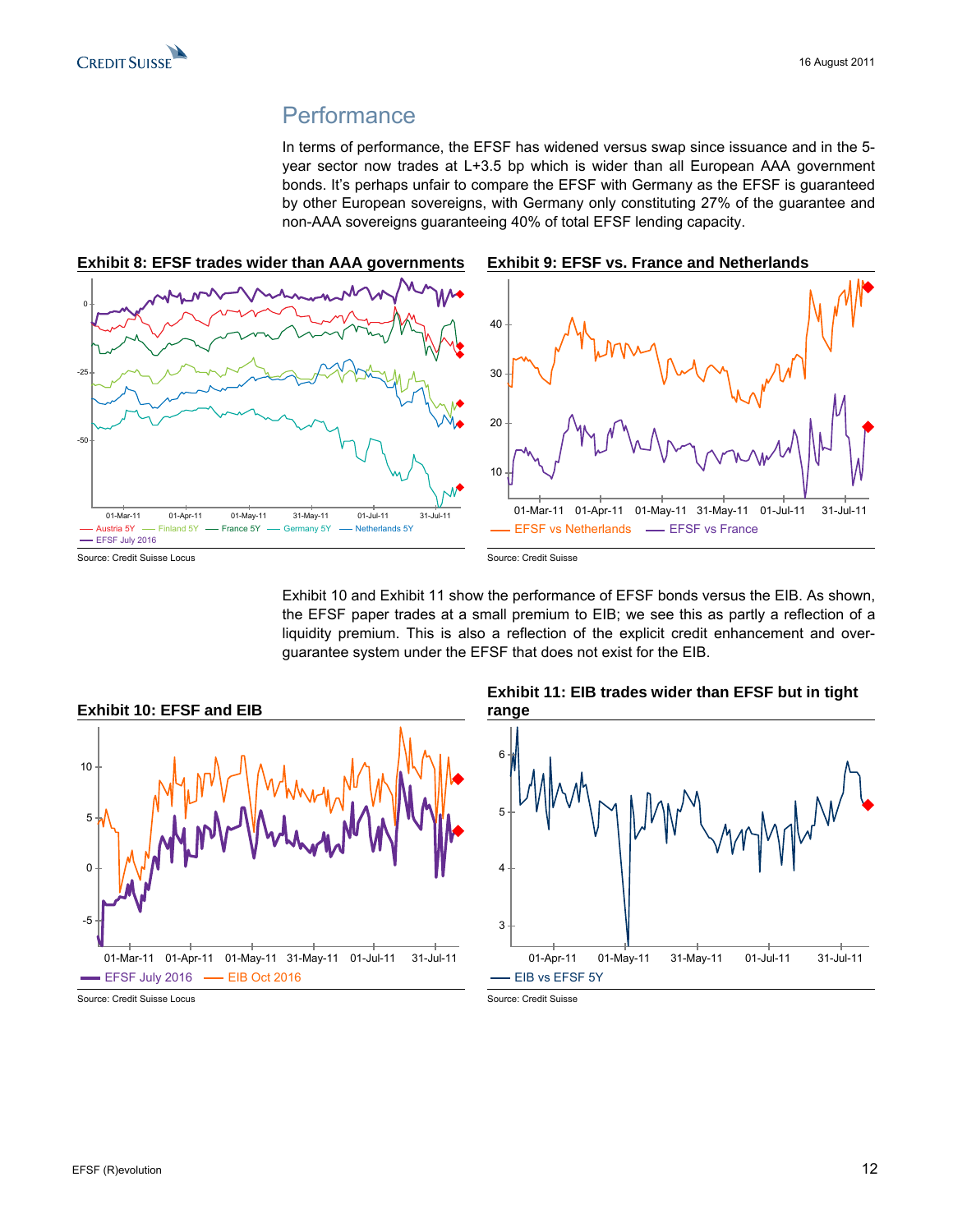# <span id="page-12-0"></span>Greece and the EFSF

Greece's involvement with the EFSF is rather more complex than that for either Ireland or Portugal, not least because the extent of the EFSF's involvement in the new (and existing) bailout packages has not been fully clarified.

#### **Greece's first bailout**

Greece's first bailout was not part of the EFSF. Instead Greece received funding through a programme of bi-lateral loans from euro area countries and the IMF. The initial bailout package amounted to €110 billion and to-date €65 billion of this package has been disbursed. The remaining €45 billion is split €30 billion from Europe and €15 billion from the IMF. It is not clear whether the remaining €30 billion will be rolled into the EFSF or remain in the form of bi-lateral loans. The next tranche is due in September, split €5.8 billion EU loans, €2.2 billion IMF.

#### **Greece's second bailout**

A second Greek bailout of €109 billion was announced following the Eurogroup summit on 21 July 2011, along with the second amendments to the EFSF and proposals for private sector involvement (PSI) in a voluntary Greek restructuring.

The proposed breakdown of the  $\epsilon$ 109 bailout is outlined on the left-hand side of Exhibit 12. Only €34 billion is allocated for Greece's deficit, the remainder goes towards supporting the banks (€20 billion), a debt buyback (€20 billion) and credit enhancement charges resulting from the planned PSI (€35 billion). Below we consider the implications of each in turn for EFSF funding requirements.

#### **Exhibit 12: Second bailout package for Greece**

| Second aid package              | $\epsilon$ billion | <b>Funding needs</b>            | $\epsilon$ billion |
|---------------------------------|--------------------|---------------------------------|--------------------|
| Greek deficit                   | 34                 | Baseline funding requirement    | 88                 |
| Recapitalisation of Greek banks | 20                 | Gross PSI                       | $-54$              |
| Debt buyback programme          | 20                 | Credit enhancement              | 35                 |
| Credit enhancement              | 35                 | Contribution to debt buy back   | 20                 |
|                                 |                    | Recapitalisation of Greek banks | 20                 |
| Total                           | 109                |                                 | 109                |
| $\sim$ $\sim$<br>$\cdots$       |                    |                                 |                    |

Source: Credit Suisse, IIF, EFSF

 $\overline{a}$ 

#### **Loan terms now extremely attractive – for Greece, Ireland and Portugal**

The terms of the loans to Greece under the second bailout are extremely attractive: they will have a maturity of between 15 and 30 years with a 10 year grace period and interest rates equivalent to those of the Balance of Payments facility, floored at the EFSF funding cost. Existing Greek loans will also be substantially extended<sup>1</sup>, and the lending rates for Ireland and Portugal will be brought into line with those for Greece.

#### **IMF involvement unclear going forward**

To date, the IMF has participated on the basis of a 1/3 IMF: 2/3 Europe split in the three bailout packages, although it is not clear if this is going to continue going forward. The Eurogroup statement calls on the IMF to continue to contribute to the financing of the Greek programme and the IMF has reiterated its support but has not specified its exact financial contribution. Comments suggest it is keen for Europe to take up a greater share of the burden. We await further clarity but expect it possible that the IMF moves towards

<sup>1</sup> Since private debt has not yet been restructured, interestingly and contrary to the expectations of many, this implies some sense of subordination of official sector debt to private sector debt. The official sector debt has clearly been restructured: maturities have been extended and interest rates reduced.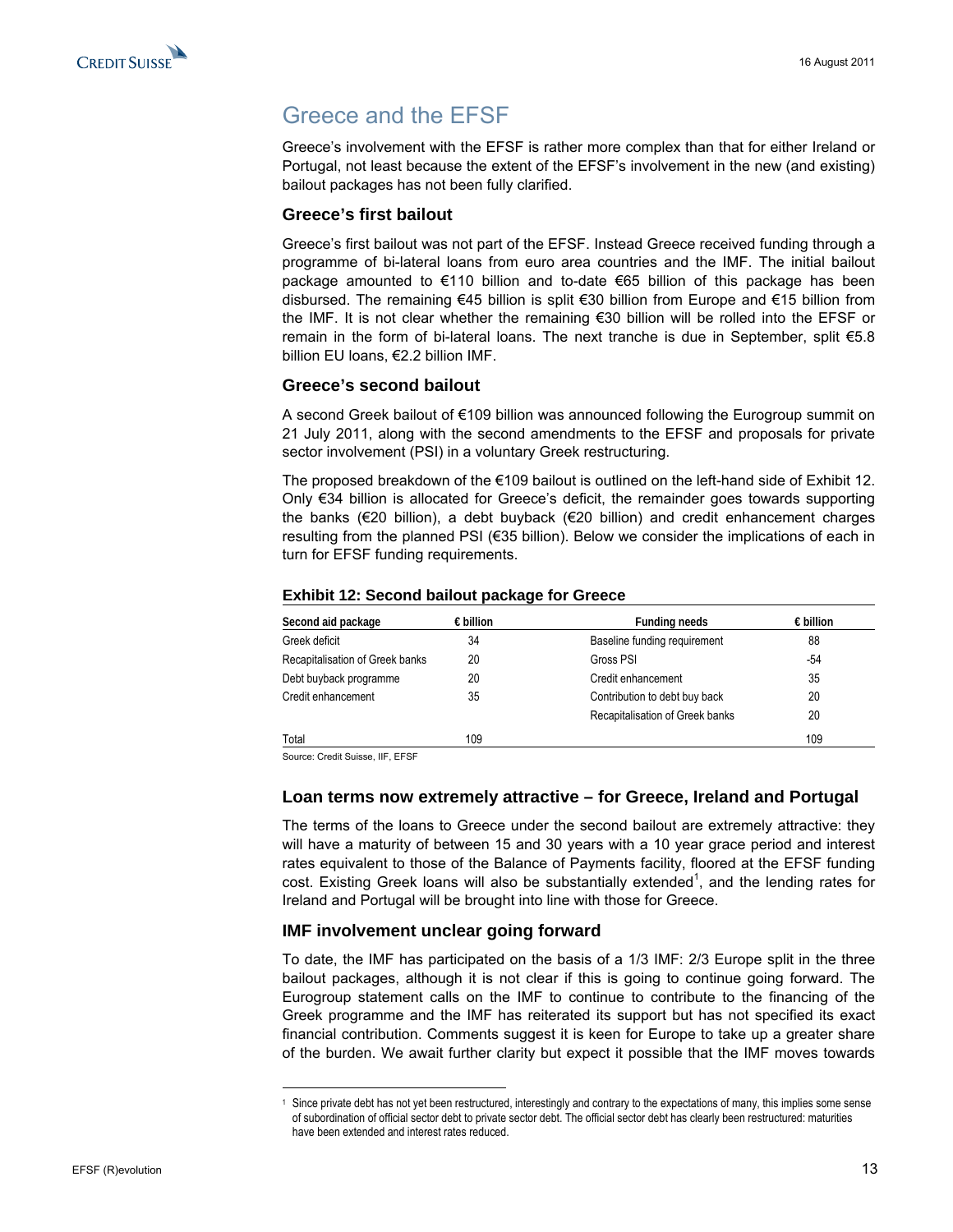

more of an advisory role in the Greek programme, contributing expertise rather than further funds. In particular, we view it as unlikely that the IMF contributes to those parts of the second bailout related to funding PSI.

#### **EFSF funding requirements I: Greece's deficit**

€34 billion of the second bailout package has been allocated for deficit funding. Combined with the €45 billion remaining from the first package, this implies deficit funding of €79 billion for Greece. There are four potential contributors: the EFSF, IMF, EFSM and the bilateral loans from euro area countries. Exhibit 13 outlines various funding scenarios.

**Bi-lateral loans:** From the Eurogroup statement, the intention is "to use the EFSF as the financing vehicle for the next disbursement", but it isn't 100% clear whether this refers to the new package or the old. While it can be read to imply that remaining bi-lateral loans will be replaced by EFSF funding, this would reduce the outstanding issuing capability of the EFSF which would not be a good signal in current markets. We therefore assume that the €5.8 billion September tranche remains in the form of bi-lateral loans, and remain open to the likely source of the €3.6 billion December 2011 and the 2012 tranches.

**IMF:** We assume that the IMF contributes the €15 billion already agreed as part of the first bailout and consider the possibility it contributes a further 1/3 of the deficit portion of the second bailout.

**EFSM:** The other moving part is the EFSM – it still has lending capacity of  $\epsilon$ 11.5 billion, having contributed €48.5 billion to the Irish and Portuguese programmes, from a total facility of €60 billion. However, the EFSM has not been mentioned in connection with Greece so far.

| $\epsilon$ billions  |             |             |                        |            |
|----------------------|-------------|-------------|------------------------|------------|
| Deficit funding      |             |             |                        |            |
| <b>First bailout</b> | 45          |             |                        |            |
| Second bailout       | 34          |             |                        |            |
| Total                | 79          |             |                        |            |
| Scenario             | <b>EFSF</b> | <b>EFSM</b> | <b>Bilateral Loans</b> | <b>IMF</b> |
|                      | 58.2        |             | 5.8                    | 15         |
| $\overline{2}$       | 54.6        |             | 9.4                    | 15         |
| 3                    | 46.7        | 11.5        | 5.8                    | 15         |
| 4                    | 43.1        | 11.5        | 9.4                    | 15         |
| 5                    | 35.4        | 11.5        | 5.8                    | 26.3       |
| 6                    | 34.0        |             | 30                     | 15         |
| 7                    | 31.8        | 11.5        | 9.4                    | 26.3       |
| 8                    | 22.7        |             | 30                     | 26.3       |
| 9                    | 22.5        | 11.5        | 30                     | 15         |
| 10                   | 11.2        | 11.5        | 30                     | 26.3       |

**Exhibit 13: Greek deficit funding scenarios and EFSF funding implications** 

Source: Credit Suisse

- In the worst case, if the IMF contributes nothing beyond the €15 billion from the first bailout and the EFSM does not contribute, the EFSF will have funding needs of €58.2 billion, €3.6 billion of which would be in 2011. (Scenario 1)
	- If the bi-lateral loans are all rolled into the EFSF, this increases to  $€64$ billion, of which €9.4 billion would need to be raised in 2011.
- If the IMF continues to contribute 1/3 of total funds, the EFSM contributes a further €11.5 billion and bilateral loans are used for the remainder of 2011, the EFSF has a funding requirement of €31.8 billion. (Scenario 7)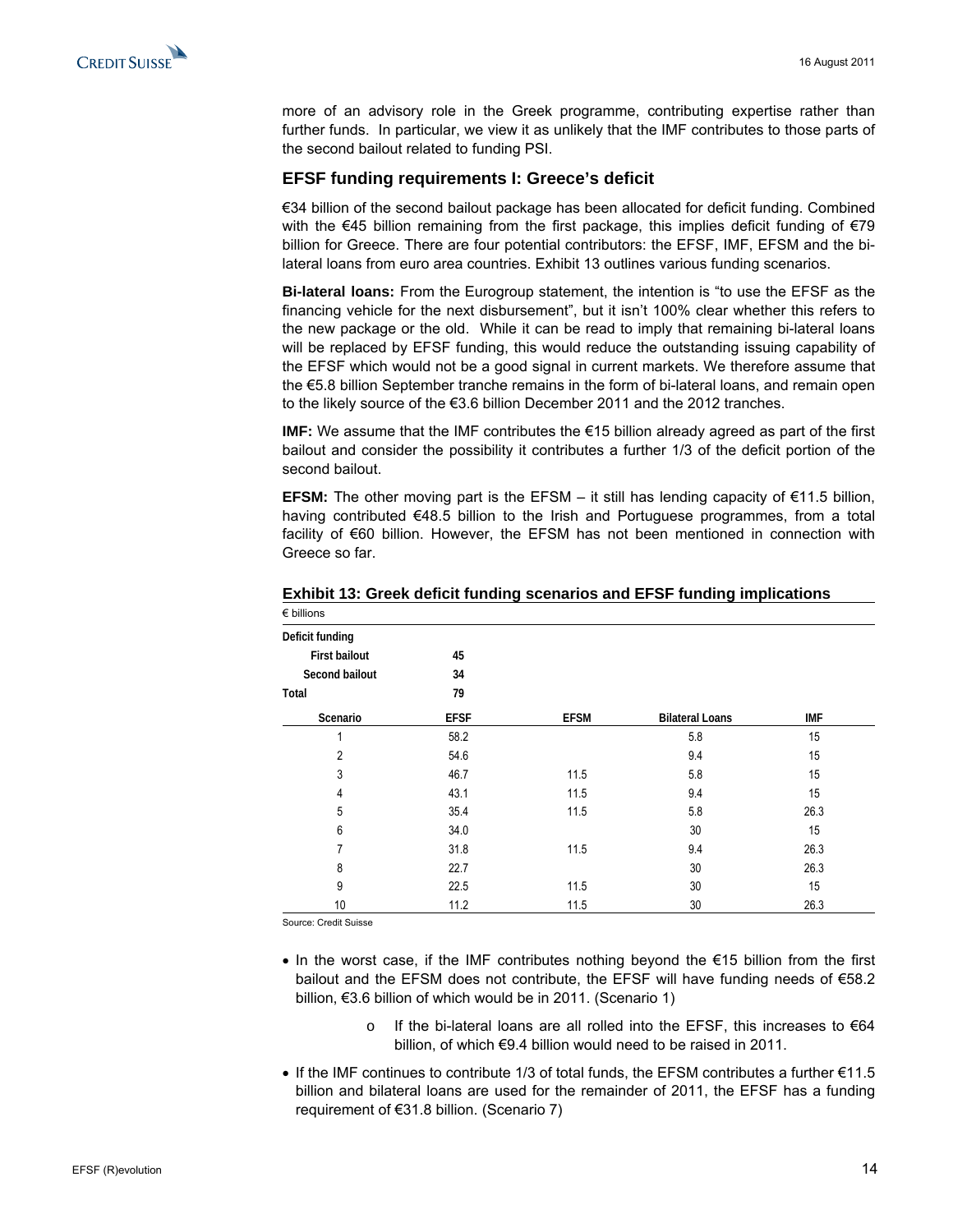<span id="page-14-0"></span>• If the first bailout package stays out of the EFSF completely, and the EFSM and the IMF contribute to the second bailout package, then the EFSF potentially only needs €11.2 billion, none of which would be in 2011. (Scenario 10)

So from a deficit funding perspective this gives us a range for the total EFSF funding requirement for Greece of between €11.2 billion and €64 billion. For the remainder of 2011, funding requirements are between zero and €9.4 billion.

# Greek PSI funding

Details of the Greek PSI funding plan were announced on July 21. It is important to remember that this is not a plan set in stone but was rather a proposal from the IIF that seems to have gained widespread support in the banking sector and from the European officials and politicians. The proposal involves a bond buy-back programme and the voluntary participation by the financial sector in a menu of four debt exchange and rollover options, as outlined Exhibit 14. We provide further details in the Appendix.

#### **Exhibit 14: "Menu of options" for private sector involvement**

|                               | Option 1                    | Option 2                       | Option 3                    | Option 4                         |
|-------------------------------|-----------------------------|--------------------------------|-----------------------------|----------------------------------|
| Nature of PSI                 | debt swap                   | rollover                       | debt swap                   | debt swap                        |
| Maturity of new instruments   | 30-year Greek bonds         | 30-year Greek bonds            | 30-year Greek bonds         | 15-year Greek bonds              |
| When does the PSI take place? | when 2nd aid package starts | when bonds mature (up to 2019) | when 2nd aid package starts | when 2nd aid package starts      |
| <b>Discount</b>               | None                        | None                           | 20% discount                | 20% discount                     |
| Equivalent coupon rate        | 4.50%                       | 4.50%                          | 6.42%                       | 5.90%                            |
| New instrument quaranteed?    | Principal at maturity       | Principal at maturity          | Principal at maturity       | Principal (partially) from Day 1 |
| <b>NPV loss</b>               | 21%                         | 21%                            | 21%                         | 21%                              |

Source: Credit Suisse, IIF

There are two costs associated with the PSI: bank recapitalization and credit enhancement for the exchanged debt. We attempt to assess the implications for EFSF funding requirements below. However, while we have the outline of the proposals, there is little clarity on how the funding will work, or what the involvement of the EFSF will be. It is also not clear that the target contributions for PSI will be met – the Greek finance minister announced on Wednesday August 8 that Greece will extend the terms of the bond swap to include government debt maturing up until 2024 (from 2019 originally) in a bid to reach a participation target of €135 billion. This indicates a continued commitment to PSI, and while we believe it is likely to go ahead, if market volatility continues, we believe it possible that the proposals are amended or postponed.

#### **EFSF funding requirements II: debt buy-back programme**

The €20 billion debt buyback is intended to be carried out at an average price of 61.43%, to achieve a debt reduction of €12.6 billion.

It is not clear where the funding for the debt buy-back programme will come from. In the literature it's described as a "€20 billion contribution from the euro area Member States to a debt buy-back operation". To some extent this will depend on the timing  $-$  if done simultaneously with the PSI, the new Greek programme may not have been ratified and so the EFSF would not be a potential source of funds. If it is financed by the EFSF, it isn't clear what maturity bonds the EFSF will need to issue to fund the buy-back.

#### **EFSF funding requirements III: recapitalisation of Greek banks**

The implementation of the PSI is likely to require a recapitalization of the Greek banks given the extent of their holdings. When Ireland received its bailout programme there was also a provision to provide for recapitalization for the banking sector and the provision of loans for bank recapitalization is entirely within the remit of the EFSF.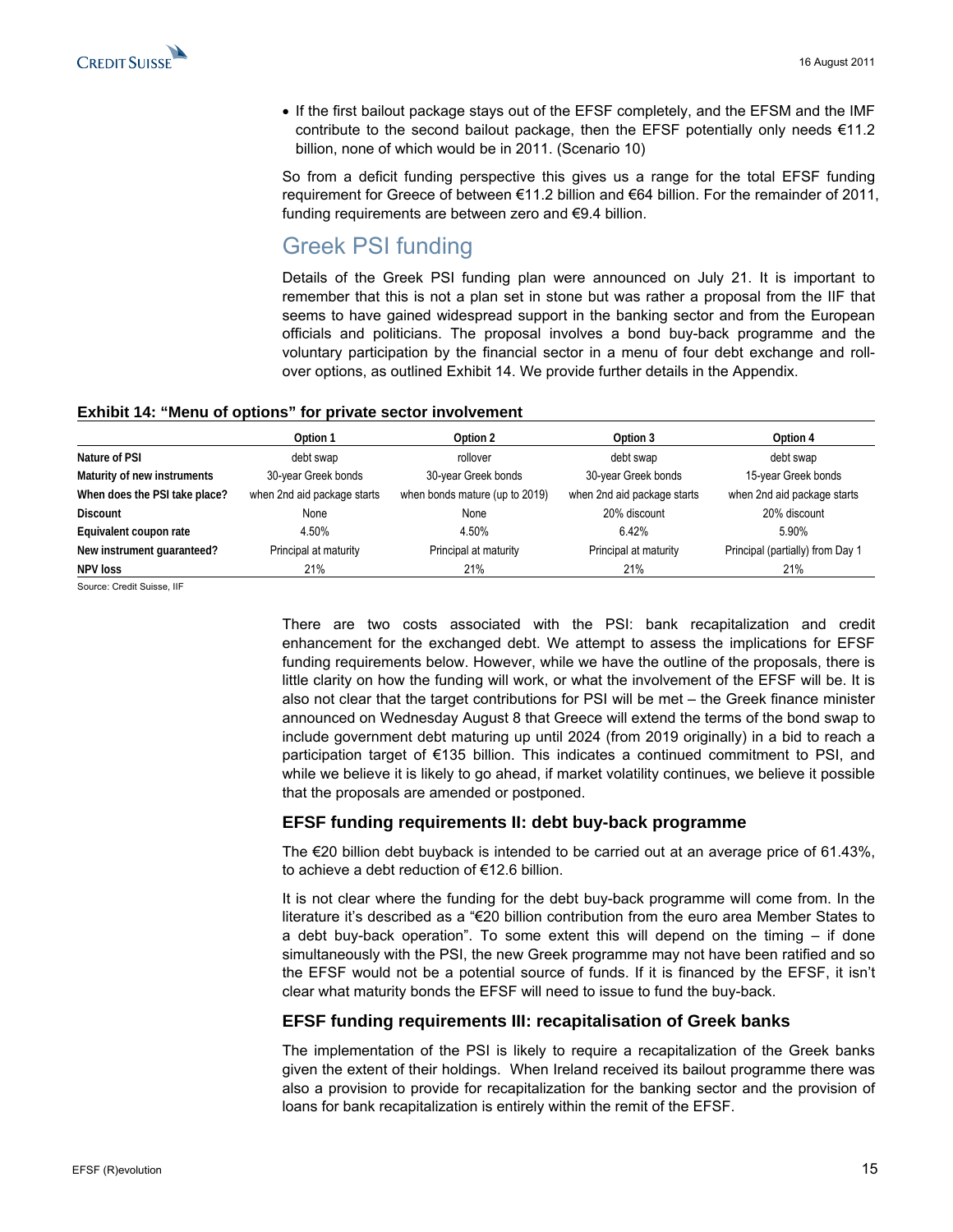

In terms of the timing we would expect the recapitalization programme for the banks to be announced in conjunction with or immediately after the announcement that the PSI programme is going ahead. This would create a funding requirement of €20 billion and therefore an issuance requirement of just over €20 billion. Again, it's a question of the timing whether the EFSF is likely to be the source of funds.

#### **EFSF funding requirements IV: credit enhancement for PSI**

The implications for EFSF of the costs associated with the credit enhancement for PSI are very difficult to assess. As we outline in the Appendix, credit enhancement is proposed to be in the form of AAA rated 30-year zero coupon bonds for three of the four options (it is unspecified for the second option), with a total cost of €42 billion, of which €35 billion falls due during the support programme.

Since the total outstanding German, French, Netherlands and Austrian government bonds with maturity greater than 2039 is just €88.6 billion, a new source of 30-year zero coupon bonds is clearly required. One option that is widely assumed is that the EFSF would issue the bonds, however we don't believe this necessarily make sense.

The one funding requirement that is clear is the €35 billion needs to be invested upfront for Greece, or the relevant SPV, to buy the collateral. This either needs funding by the EFSF or EU loans.

There is then the question of the origin of the zero-coupon bonds, and how they are accounted for – in this regard, it might make sense for them to be accreting rather than zeros, particularly if issued by the EFSF. Since they must be AAA rated for the purposes of collateral, if the EFSF were to issue the bonds, they would need to be fully (over) guaranteed. If the full principal needed guaranteeing, rather than their present value (as we believe would be the case for zeros but not necessarily for accreting bonds), then this could reduce the EFSF's funding potential by around €135 billion: €35 billion to lend to Greece to buy the collateral + roughly  $€100$  billion of zeros.

If Germany were to issue the zeros directly into the structure, this additional charge to the EFSF could be avoided. As with many other aspects of the PSI proposal, we await further details with interest – we find it unlikely that the ultimate solution will involve tying up over €100 billion of EFSF funding potential.

#### **Summary of EFSF funding requirements for Greece**

#### **Exhibit 15: Summary of EFSF funding requirements for Greece**

| Amounts in € billion  |                          |                                                                  |  |  |
|-----------------------|--------------------------|------------------------------------------------------------------|--|--|
|                       | EFSF requirement (range) | What this depends on                                             |  |  |
| Deficit               | Between 11 and 64        | Extent of contribution from IMF, EFSM and bi-lateral EU loans    |  |  |
| Debt buy-back         | $\leq 20$                | Whether EU loans are used; may be matter of timing               |  |  |
| Bank recapitalization | $\leq 20$                | Whether EU loans are used; may be matter of timing               |  |  |
|                       |                          | Whether EFSF funds purchase of collateral;                       |  |  |
| Credit enhancement    | From zero to over 135    | whether the EFSF issues the zeros and how they are accounted for |  |  |

Source: Credit Suisse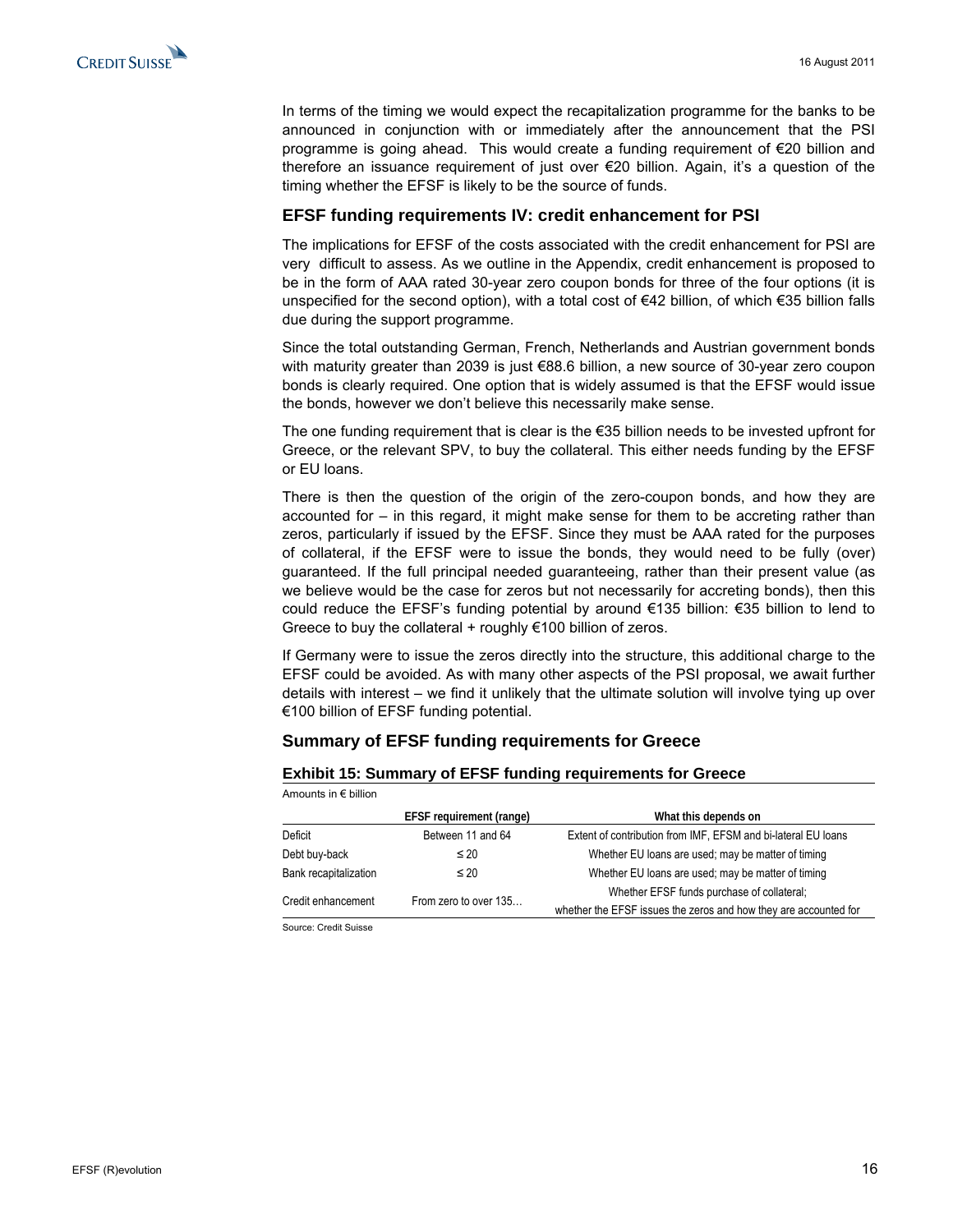# Remaining EFSF firepower – not really enough if needed

In Exhibit 16, column B, we outline the remaining Maximum Guarantee Commitments by country for the enlarged EFSF, once announced issuance for Ireland and Portugal is accounted for as outlined in Exhibit 4. We also provide the contribution key given that Greece, Ireland and Portugal have stepped out (column C), and the contribution key adjusted for the situation in which Italy and Spain were also requesting assistance (column D).

#### <span id="page-16-0"></span>**Exhibit 16: Remaining EFSF guarantees - post amendment**

Committed guarantees are based on further issuance by the EFSF of €160 billion: €10B for Ireland, €17B for Portugal and €133B for Greece Amounts for Ireland and Portugal are as in Exhibit 4 and as per the EFSF forecasts

The total for Greece is based on €109B from the new bailout (assuming no IMF contribution) and €24B from the first bailout (the remaining €30B of bilateral loans minus the Sept tranche)

€ millions, unless otherwise stated

|                             |               |                                    |                     | А                                                       | B                | C                                  | D                         | E                                        | F                                        | G                                        |
|-----------------------------|---------------|------------------------------------|---------------------|---------------------------------------------------------|------------------|------------------------------------|---------------------------|------------------------------------------|------------------------------------------|------------------------------------------|
| <b>Member State</b>         | AAA<br>rated? | <b>ECB Capital</b><br>Subscription | Contribution<br>key | Max<br>Guarantee<br>Commitments quarantees <sup>1</sup> | Max<br>remaining | Adjusted<br>cont. key <sup>2</sup> | Adjusted<br>cont. $key^3$ | Committed<br>quarantees<br>(incl It, Sp) | Committed<br>quarantees<br>(excl It, Sp) | Remaining<br>quarantees<br>(excl It, Sp) |
| Kingdom of Belgium          |               | 2.43                               | 3.47%               | 27,032                                                  | 25,393           | 3.72%                              | 5.47%                     | 11,469                                   | 16,080                                   | 10,952                                   |
| Federal Republic of Germany | AAA           | 18.94                              | 27.06%              | 211,046                                                 | 198,250          | 29.07%                             | 42.71%                    | 89,540                                   | 125,539                                  | 85,507                                   |
| Ireland                     |               | 1.11                               | 1.59%               | 12,378                                                  |                  |                                    |                           |                                          |                                          |                                          |
| Kingdom of Spain            |               | 8.30                               | 11.87%              | 92,544                                                  | 86,933           | 12.75%                             |                           | 39,263                                   | 5,611                                    |                                          |
| French Republic             | AAA           | 14.22                              | 20.32%              | 158,488                                                 | 148,878          | 21.83%                             | 32.07%                    | 67,241                                   | 94,275                                   | 64,213                                   |
| Italian Republic            |               | 12.50                              | 17.86%              | 139,268                                                 | 130,824          | 19.18%                             |                           | 59,087                                   | 8,444                                    |                                          |
| Republic of Cyprus          |               | 0.14                               | 0.20%               | 1,526                                                   | 1,433            | 0.21%                              | 0.31%                     | 647                                      | 908                                      | 618                                      |
| Grand Duchy of Luxembourg   | AAA           | 0.17                               | 0.25%               | 1,947                                                   | 1,829            | 0.27%                              | 0.39%                     | 826                                      | 1,158                                    | 789                                      |
| Republic of Malta           |               | 0.06                               | 0.09%               | 704                                                     | 662              | 0.10%                              | 0.14%                     | 299                                      | 419                                      | 285                                      |
| Kingdom of the Netherlands  | AAA           | 3.99                               | 5.70%               | 44,446                                                  | 41,751           | 6.12%                              | 8.99%                     | 18,857                                   | 26,438                                   | 18,008                                   |
| Republic of Austria         | AAA           | 1.94                               | 2.78%               | 21,639                                                  | 20,327           | 2.98%                              | 4.38%                     | 9,181                                    | 12,872                                   | 8,767                                    |
| Portuguese Republic         |               | 1.75                               | 2.50%               | 19,507                                                  |                  |                                    |                           | 157                                      | 157                                      |                                          |
| Republic of Slovenia        |               | 0.33                               | 0.47%               | 3,664                                                   | 3,442            | 0.50%                              | 0.74%                     | 1,555                                    | 2,180                                    | 1,485                                    |
| Slovak Republic             |               | 0.69                               | 0.99%               | 7,728                                                   | 7,259            | 1.06%                              | 1.56%                     | 3,279                                    | 4,597                                    | 3,131                                    |
| Republic of Finland         | AAA           | 1.25                               | 1.79%               | 13,974                                                  | 13,127           | 1.92%                              | 2.83%                     | 5,929                                    | 8,312                                    | 5,662                                    |
| Hellenic Republic           |               | 1.96                               | 2.81%               | 21,898                                                  |                  |                                    |                           |                                          |                                          |                                          |
| Republic of Estonia         |               | 0.18                               | 0.26%               | 1,995                                                   | 1,950            | 0.27%                              | 0.40%                     | 771                                      | 1,111                                    | 884                                      |
| Total                       |               | 69.97                              | 100%                | 779,783                                                 | 682,057          | 100%                               | 100%                      | 308,100                                  | 308,100                                  | 200,301                                  |
| Of which AAA                |               |                                    |                     | 451,540                                                 | 424,163          | 62.2%                              | 91.4%                     | 191,574                                  | 268,594                                  | 182,946                                  |
| <b>Excluding France</b>     |               |                                    |                     | 293,052                                                 | 275,284          | 40.4%                              | 59.3%                     | 124,333                                  | 174,319                                  | 118,733                                  |

Source: Credit Suisse, EFSF

1. Maximum remaining guarantees by country taking account of all issuance to date and planned for 2011

2. Contribution key adjusted for Greece, Ireland and Portugal stepping out as guarantors

3. Contribution key adjusted if Italy and Spain additionally step out

In columns E and F, we analyse the extent of guarantees already committed by country, both including and excluding Italy and Spain as guarantors. To do so, we assume that after this year, Ireland needs a further €10 billion, Portugal €17 billion and that Greece needs €133 billion from the EFSF - €109 billion for the second bailout and €24 billion for the first (i.e. the next tranche of bi-lateral loans is paid, but following that, the first bailout is rolled into the EFSF). We include the guarantees extended during 2011 as outlined in Exhibit 4.

The first thing to note is that for issuance of  $\epsilon$ 193 billion  $(\epsilon$ 160 billion post-2011 +  $\epsilon$ 13 billion existing + €20 billion planned for 2011), guarantees of €308.1 billion are required. Of these, while France is AAA, sufficient of the guarantees are AAA to ensure that EFSF issues are AAA rated. However, whether Italy and Spain are in or out, if France loses its AAA rating, this is no longer the case. Debt that had already been issued would likely require additional credit enhancements to keep its AAA rating, while the guarantee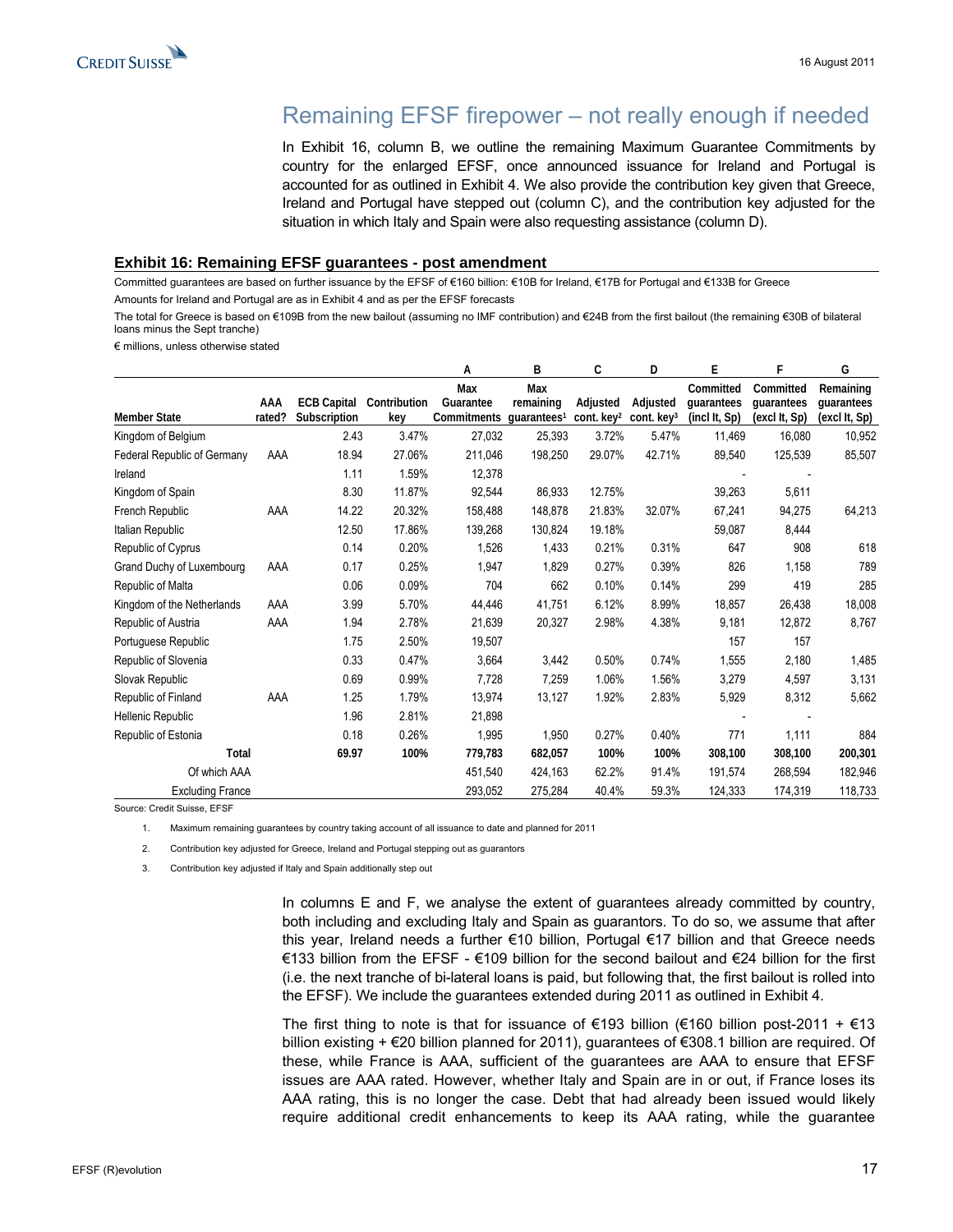<span id="page-17-0"></span>

structure of future issuance would need to be extended, or additional credit enhancements put in place. In either situation, the EFSF's funding capabilities would be reduced.

In column G we outline remaining guarantees if Italy and Spain were to step out. Of a total of €200 billion, €183 billion are AAA, so this is the effective approximate further lending capacity of the EFSF beyond existing programmes. Italy's financing needs for 2012-2014 are expected to be around €500 billion; Spain's around €230 billion, assuming bills can be rolled. However one slices it, the EFSF is not large enough to support them in its current form. If France were additionally to lose its AAA status, the EFSF's firepower reduces further to just €118 billion.

#### **Bond purchases and the case for pre-funding**

As discussed above, we believe the ECB is a better entity to undertake meaningful bond purchases than the EFSF during times of market stress. This is further supported by our analysis of the remaining size of the EFSF, which doesn't consider the additional impact of bond purchases, and which quickly becomes overwhelmed if events continue towards the core. If, however, conditions do stabilize and Italy and Spain remain able to access markets, the EFSF has additional funding capabilities of around €250 billion.

The EFSF is widely thought not to pre-fund, which would further hamper its effectiveness for bond market intervention. However, we note from a change in language in the frequently asked questions on the EFSF's website that this assumption is not in fact true. Whereas originally the website stated that "There has been a clear political decision by finance ministers not to access markets for a specific country programme until a euro member has submitted a request for support", this has been modified to "EFSF is able to pre-fund but there is consensus by finance ministers not to access markets for a specific country programme until a euro member has submitted a request for support". Nothing is mentioned about the EFSF's other operations…

### France's capitalized guarantee liability

One of the turning points in the current situation was in our view on 27 January 2011, when Eurostat announced its decision that EFSF guarantees would be considered part of guaranteeing a country's indebtedness. Eurostat published a detailed [background note](http://epp.eurostat.ec.europa.eu/portal/page/portal/government_finance_statistics/documents/Background_note_EFSF_27_January_2011.pdf) and referred to the underlying regulations<sup>2</sup>. "The conclusion is that the EFSF cannot be considered as an autonomous international organisation and that, therefore, all the debt it would incur on markets, excluding the value of the Loan Specific Cash Buffer, should be allocated to the guarantor EAMS (euro area member states), on the basis of their contribution key in a given support operation. In parallel, the loans granted by the EFSF should be considered as loans directly granted by these EAMS."

We should remember the assets corresponding to the debt, namely the EFSF's loans to the countries, and we do not know how the ratings agencies will weight the impact on national finances. The gross amounts would be an upper bound.

As shown in Exhibit 16, provided the EFSF is not enlarged further, then France's incremental capitalized guarantee liability is a maximum of €158 billion.

On  $a \in 1.6$  trillion economy, that is a further 10 pct of gross debt/GDP. It would lift France's government debt/GDP by that amount as an upper bound. We see this as unhelpful but not revolutionary. It would be unlikely, in our view, for it to trigger a downgrade in isolation; the rating would be much more exposed to the longer-term dynamics of debt sustainability. In theory, debt sustainability is independent of starting point and primarily dependent on interest rates vs. growth. The problem is that, particularly in the euro area, the debt/GDP starting point and rates cannot be considered independent variables.

<sup>2</sup> Council Regulation (EC) No 2223/96 of 25 June 1996 on the European system of national and regional accounts in the Community, as amended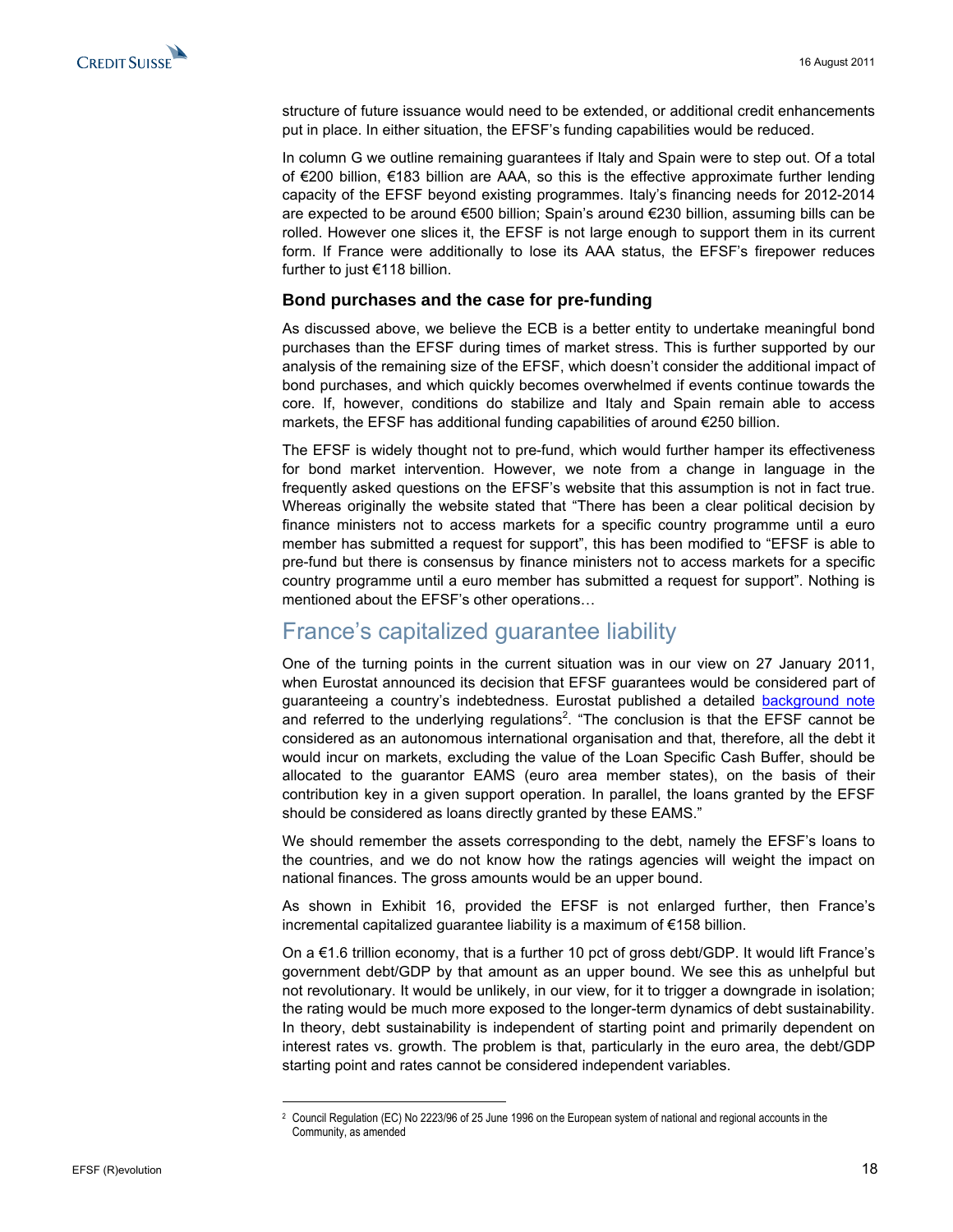<span id="page-18-0"></span>

# Rolling the EFSF into the ESM

The European Stability Mechanism (ESM) is the permanent support facility currently intended to take over from the EFSF in July 2013. After this point, the EFSF will not be able to enter into new assistance programmes and will be wound down once all outstanding debt has been repaid. During the phase of transition from the EFSF to the ESM, which spans the time period between June 2013 and the complete run down of the EFSF, the total lending of the ESM and EFSF may not exceed €500bn. The ESM Board of Governors may roll undisbursed and unfunded parts of the EFSF loan facilities into the ESM. A proposed timeline is shown in Exhibit 17.



#### **Exhibit 17: Proposed timeline for implementation of the ESM**

Source: Credit Suisse

### Structure of the European Stability Mechanism

The ESM is designed as a permanent crisis resolution mechanism that will be able to provide financial assistance to euro area member states, under strict economic conditionality. The ESM may also intervene in debt markets under exceptional circumstances.

The ESM is scheduled to become operational in July 2013 and will be governed by a Board of Governors consisting of euro area Finance Ministers. A Board of Directors will also be established to manage the operation of the ESM. The main focus of the ESM is to put in place a crisis resolution framework that considers:

- The role of the private sector on a case by case basis, based on analysis of debt sustainability. In order to facilitate this, from June 2013 collective action clauses will be introduced for all new euro area government bonds with maturity greater than one year.
- The role of the IMF on both a technical and financing level.
- Conditionality under which a program will operate.

#### **Capital structure**

The ESM is designed to have total subscribed capital of  $\epsilon$ 700bn.  $\epsilon$ 80bn is paid in capital and €620bn in callable capital. The capital is to be raised in five annual installments of 20% each with the first installment to be paid by January 2013. During the five year payment period, the ESM will ensure a minimum ratio of paid-in capital to issuance of 15%. In the **[EFSF frequently asked questions](http://www.efsf.europa.eu/attachments/faq_en.pdf) document**, it states that the ESM "will have a capital structure similar to multilateral lending institutions". Exhibit 18 compares the ESM capital structure to the European Investment Bank (EIB). The ESM is similar to the EIB in terms of the share of paid-in capital to subscribed capital. In fact, the ESM plans to have twice as much paid in versus subscribed capital.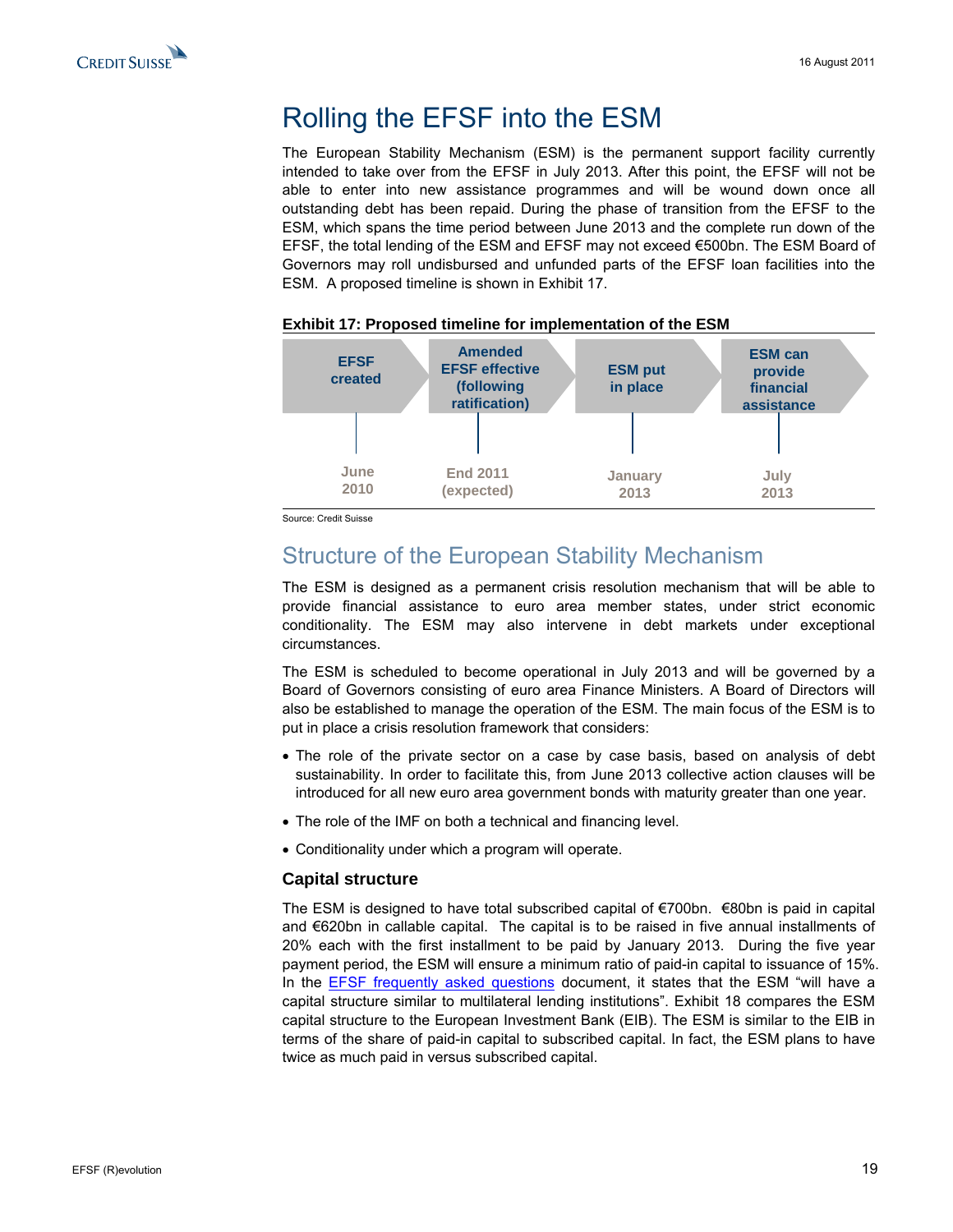|                                 | <b>ESM</b>                                            | EIB.                                        |
|---------------------------------|-------------------------------------------------------|---------------------------------------------|
| <b>Shareholders</b>             | 17 Euro area member states                            | 27 EU member states                         |
| Subscribed capital              | $∈ 700$ bn                                            | € 232 bn (April 2010)                       |
|                                 | 11.4% of subscribed capital                           | 5% of subscribed capital                    |
| Called up capital               | $∈$ 80 hn                                             | € 11.63 bn (Dec 2010)                       |
|                                 | Based on ECB contribution key (50% total population + |                                             |
| Share in capital                | 50% GDP). For MS with GDP < 75% EU average, there     | GDP weight at time of accession             |
|                                 | will be temporary adjustment for 12y after accession  |                                             |
| Ratio of capital to<br>issuance | Minimum 15% during the capital raising phase          | Capital/Loans ratio 40%                     |
| Reserve fund                    | Details to be specified                               | Up to 10% of subscribed capital to be built |
|                                 |                                                       | up progressively                            |
| Lending capacity                | € 500bn                                               | Implicitly stated via capital/loans ratio   |

#### **Exhibit 18: Comparison of ESM and EIB**

Source: Credit Suisse

The total effective lending capacity of the ESM is set at €500bn. The ESM will also have preferred creditor status, junior only to the IMF, unless a member country already in an assistance program as of June 2011 obtains assistance from the ESM, in which case the ESM will have the same seniority as other loans. In other words, if Greece, Ireland or Portugal access the ESM, associated ESM loans will not have preferred creditor status. The change was made in order to reduce the barrier the preferred creditor status imposed to the re-opening of market access for these countries.

The ESM contribution key will be based on the ECB key which is equally weighted between total population weight and GDP weight in the European Union. Exhibit 19 tabulates the agreed contribution per euro area member state.

#### **Exhibit 19: ESM subscribed capital key**

|                             |             |                  | Capital subscription (EUR, |
|-----------------------------|-------------|------------------|----------------------------|
|                             | ESM key (%) | Number of shares | mns)                       |
| Kingdom of Belgium          | 3.48        | 243,397          | 24,340                     |
| Federal Republic of Germany | 27.15       | 1,900,248        | 190,025                    |
| Republic of Estonia         | 0.19        | 13,020           | 1,302                      |
| Ireland                     | 1.59        | 111,454          | 11,145                     |
| Hellenic Republic           | 2.82        | 197,169          | 19,717                     |
| Kingdom of Spain            | 11.90       | 833,259          | 83,326                     |
| French Republic             | 20.39       | 1,427,013        | 142,701                    |
| Italian Republic            | 17.91       | 1,253,959        | 125,396                    |
| Republic of Cyprus          | 0.20        | 13,734           | 1,373                      |
| Grand Duchy of Luxembourg   | 0.25        | 17,528           | 1,753                      |
| Malta                       | 0.07        | 5,117            | 512                        |
| Kingdom of the Netherlands  | 5.72        | 400,190          | 40,019                     |
| Republic of Austria         | 2.78        | 194,838          | 19,484                     |
| Portuguese Republic         | 2.51        | 175,644          | 17,564                     |
| Republic of Slovenia        | 0.43        | 29,932           | 2,993                      |
| Slovak Republic             | 0.82        | 57,680           | 5,768                      |
| Republic of Finland         | 1.80        | 125,818          | 12,582                     |
| Total                       | 100         | 7,000,000        | 700,000                    |

Source: Credit Suisse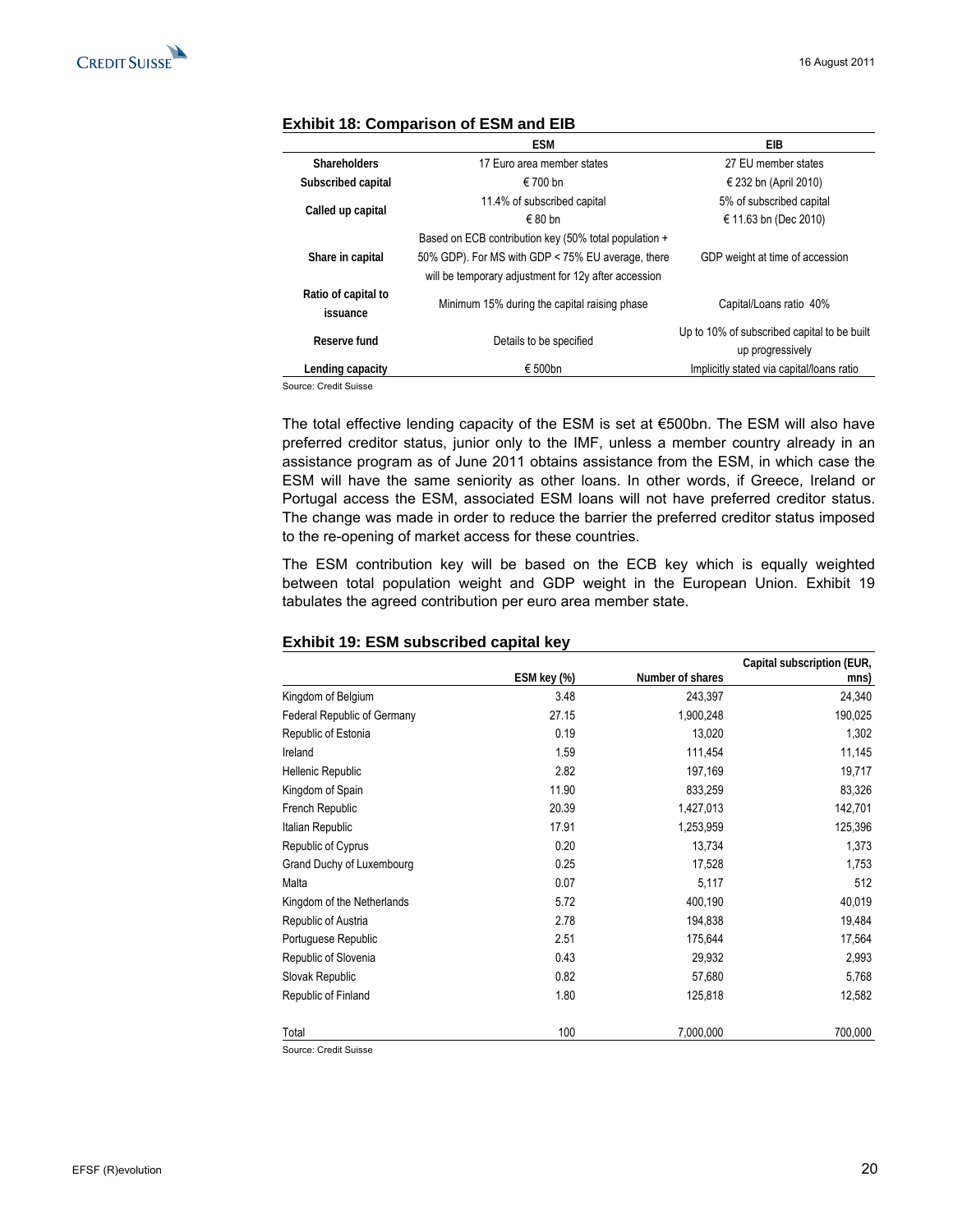

In terms of coverage of losses, these shall be charged against

- the reserve fund first (yet to be specified),
- paid-in capital second, and
- lastly against unpaid capital.

#### **Granting financial assistance to a member state**

The member state will request aid from the ESM Board of Governors. Once a decision is made to grant aid, a Memorandum of Understanding (MoU) will be drawn up by the European Commission, the IMF, the ECB and the ESM member under strict economic conditionality.

In determining the support for a member state, the ESM will follow IMF-best practice in determining the form of private sector involvement on a case-by-case basis. If debt sustainability analysis does not suggests that an adjustment programme can restore debt to a sustainable path, the beneficiary member state will be required to involve the private sector.

The support funds provided by the ESM must cover ESM funding costs plus an additional margin. The original planned pricing structure includes a charge of 200bp for the entire loan and a surcharge of 100bp for loans above 3 years, however this is now subject to change following the latest EU summit.

### Recent amendments to the ESM - July 21<sup>st</sup> summit

In line with changes to the EFSF, following the recent Eurogroup summit, the ESM may

- Act on the basis of a precautionary programme
- Finance recapitalization of banks through the extension of loans to nonprogramme governments.
- Buy bonds of an ESM member in the secondary market on the basis of ECB analysis that market circumstances are exceptional.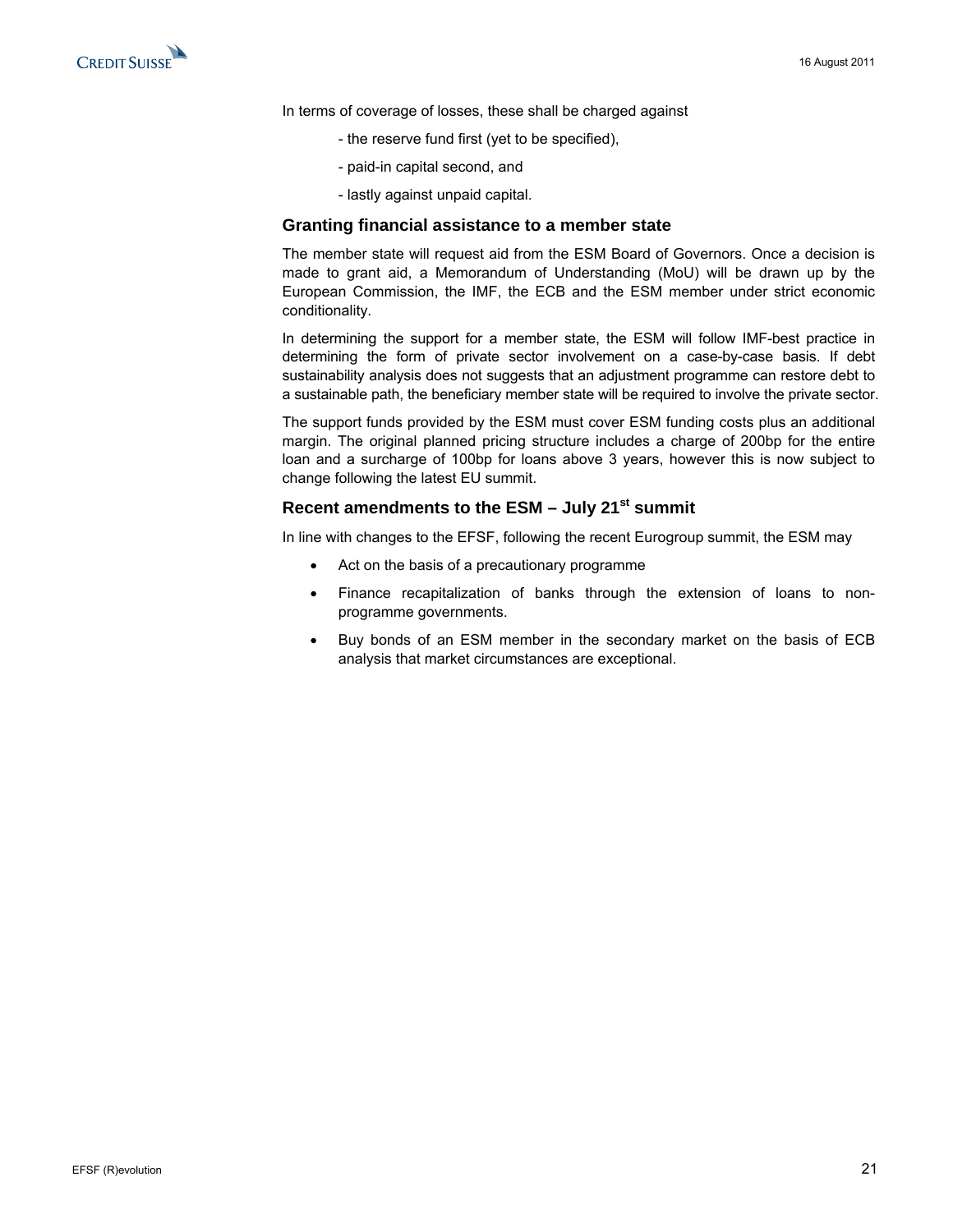<span id="page-21-0"></span>

# Where to from here – evolution or revolution?

The EFSF is a temporary support facility that has already been amended twice. We expect it, and the ESM into which it will eventually roll (seamlessly as the two are likely to be all but identical by that point in our opinion) to continue to evolve. We need to keep an open mind regarding how this will happen, and at what speed.

As some sort of equilibrium seeks to establish itself, events are proceeding at lightning speed. We continue to expect this tone to continue, at least until some of the key issues can be addressed when the politicians are fully back at their desks. That leaves the market struggling with the question of what the issues really are (latest obsession, France's AAA; we disagree that that is the issue).

It also leaves the ECB "minding the store", a task to which is has fortunately stepped up. We have talked for a while about events now proceeding on a political timeframe rather than a market one, while at the same time pointing out that the leisurely planned political timeframes were at risk. The current result is that events are proceeding as fast as an unplanned political process will allow, and the risk is more that events move rapidly out of control than that the more leisurely approach can be reimposed, in our view. **We see institutional evolution as a certainty in this environment.**

The intermediate steps in this unplanned political evolution verge on the surreal; we have the monetary authority agreeing to buy debt on the secondary market on the basis that it approves the budgetary plans of EU sovereigns. So there is a deep element of realpolitik emerging. We see it as entirely reasonable to ask—and it often is asked—what are the capabilities of the ECB in achieving debt union "through the back door". Correlations in our CDO model of the euro area have been rising sharply as this possibility feeds through the market. We consider the merits of increasing the size of the EFSF, before examining two possibilities on which we receive a lot of questions.

### The excluded middle: doubling the EFSF looks inefficient

If we consider a situation where the EFSF is a primary lender to Spain and Italy, its capacity to do so is €183 billion as outlined in Exhibit 16. In that case a debate would have to start about increasing its size. Such a debate seems to have been a question left hanging on 21 July in any case. What happens if Spain and Italy go into the EFSF and it has to be—say<sup>3</sup>—doubled? France's liability is now potentially  $\epsilon$ 316 billion, 20% of GDP, and the AAA rating as a practical as opposed to a theoretical matter might be seriously at risk. Italy is AA- with arguably better debt dynamics but a starting point of 120% of GDP (European Commission 2011 estimate) as opposed to France's 85% + 20%.

Given the sensitivity of the EFSF's issuing capabilities to France's AAA rating, at this point, if not before, the EFSF's ability to operate in the size needed would likely be called into question. Even if France were to maintain its AAA rating, based on funding needs of €730 billion for Italy and Spain for 2012-2014, even if the EFSF were to be doubled, it would be unlikely to be big enough. And there would be a clear risk of France needing support as well.

We therefore think that there comes a point when increasing the size of the EFSF takes it "off the efficient frontier" from an economic funding perspective; i.e., once Italy is involved, there are better ways to deal with the issue and, as a practical matter, the response needs to be more radical than upsizing the EFSF, at least from France's, and therefore Germany's point of view.

Discussion of a massive increase in the size of the EFSF, we therefore view as wide of the mark; the question is more binary than that and as we think the market worked out in early July, once Italy is involved either joint and several guarantees emerge or the outcome is catastrophic.

The question, of course, is one of German politics and willingness.

<sup>3</sup> It's as good a place to start as any and there are many numbers with a much weaker provenance than the resulting  $\epsilon$ 880 bio.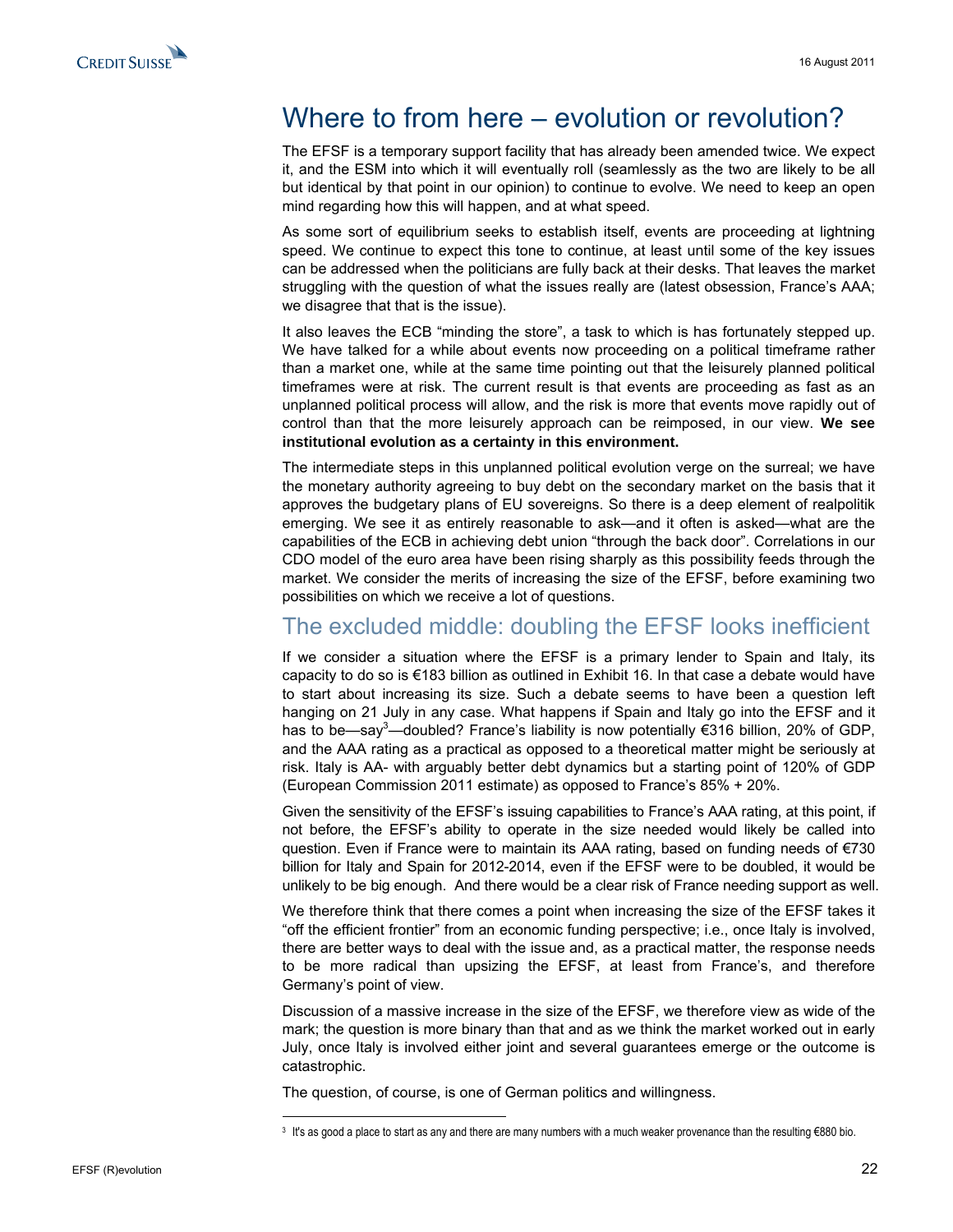# <span id="page-22-0"></span>"Eurobonds" – the future of the EFSF?

Which brings us to Eurobonds. In the last couple of days, German willingness to consider these as an option appears to be increasing. The head of the BGA (Wholesale and Foreign Trade Association) and the DGB (confederation of German trade unions) have come out in support of the idea, and even Schauble has not categorically excluded the possibility, although obviously there would be substantial strings attached. Annoucements from Merkel and Sarkozy on Tuesday are a further step in this direction.

As we have outlined, we think that current events highlight that Germany is the ultimate source of the euro area's solvency and that there are no intermediate stops; effectively any meaningful pooling of solvency of the sort that the EFSF performs has only one logical destination. With ESM debt owed by future participants emerging as explicitly senior, this potentially forms the nucleus of some sort of "Eurobond".

### 1) Blue bonds / red bonds?

One model is the "blue/red" bond proposal publicized by Messrs Tremonti and Juncker $4$ .

This proposes that the issue of seniority be resolved clearly in favour of a senior "blue" bond. This would be issued by a central authority (presumably the EFSF structure) under joint and several guarantee (arguably the key difference with the EFSF) on behalf of the borrowing country. Strict limitations along the lines of the Maastricht criteria would be applied, with the 60% limit to GDP strictly enforced. An Independent Stability Council would propose an allocation of "blue" bonds to each country on a take-it-or-leave-it basis at the start of every year.

Thereafter there would be a junior, "red" tranche issued locally under the local authorities' powers on the strict understanding that it is junior and has no prospect of a euro area bailout. The plan should lead to a large, highly liquid and effectively risk-free blue bond market while the red bonds should avoid the "no-bailout" problem and automatically impose a degree of fiscal discipline on individual countries.

The plan is not detailed as regards the question of transition from the legacy outstandings, and under any circumstances we would expect an arrangement of this sort to lead to a discussion of burden-sharing on currently-outstanding bonds. The provision of joint and several guarantees of existing debt seems remote, even ex-Greece, although we have to keep an open mind on this as on all other aspects.

The experience of recent years suggests that the red tranche would only open to new issuance in the most favourable circumstances. Although, the experience in Greece suggests that local bill markets can be surprisingly resilient as long as banks remain local.

The plan is controversial, and we do not express a view on it here other than to point out that is it one possible ultimate outcome of the process started back in May 2010. Its appeal is that it breaks the current deadlock where a country that is receiving official funding appears to be unable to secure any local funding, forcing it to receive official funding. This would increase the chances of restarting private capital flows to the periphery. But the legacy issue would need skilful and possibly expensive management, as Greece is graphically illustrating. A further concern is the usual one of unintended consequences.

<sup>4</sup> Based on a paper by Delpla and von Weizsäcker. The officials added a discussion of bond buybacks which we do not see as central to the idea.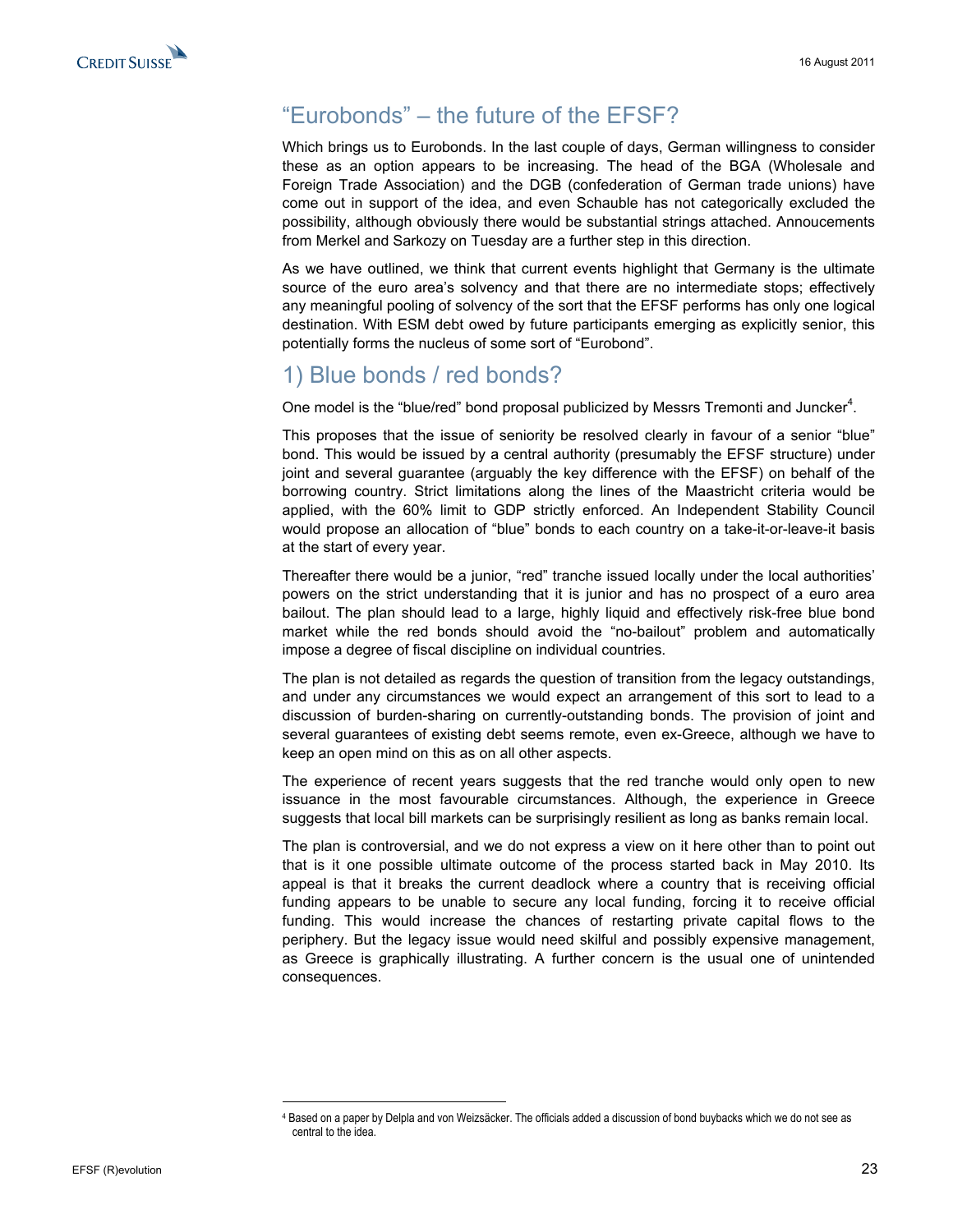# <span id="page-23-0"></span>2) Expanded EU issuance

As Europe's financial structure rearranges, existing entities could grow in preference to the EFSF. One logical step is to draw a parallel with the USA. There, the issuance is predominantly in the name of the US Treasury. Why should the EU not follow that model; after all, it is the funding vehicle for the EFSM and the BoP facility?

Maybe it eventually will, but we see radical differences between Europe and the US $<sup>5</sup>$ . EU</sup> borrowings are guaranteed by the European Commission and collateralized by the budget of the EU, which in turn is funded by budgetary contributions from the sovereigns. This creates effectively a joint and several guarantee, contingent on members remaining in the EU. Essentially all the taxation power exists at the sovereign level.

Mapping to the US, "sovereign"="several state". The several states have taxing power but it is low (which is why "debt/state GDP ratios" are low) and the taxing power resides largely at federal level. Recreating this structure in Europe would almost certainly require a transfer of taxation authority to a central treasury function. We would not rule it out over the long term. For example, VAT could become an EU-wide tax. But such a radical evolution is probably beyond the timescales that need to be considered here.

<sup>5</sup> And we are ignoring relatively-we stress relatively-small issues such as that the EU and the euro area are not the same, so countries like the UK would raise issues.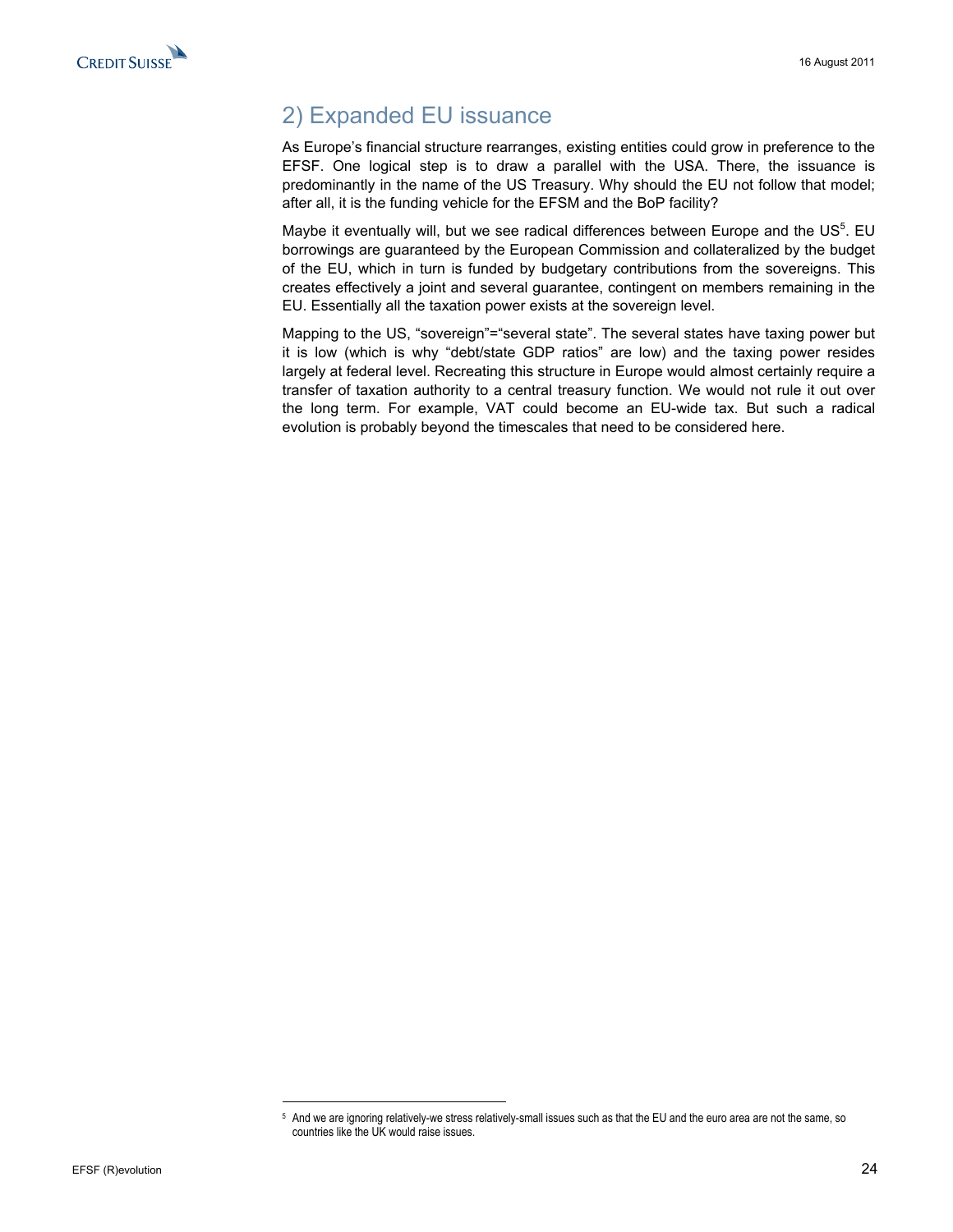<span id="page-24-0"></span>

# Appendix: Greek PSI

A proposal for private sector involvement (PSI) was proposed on 21 July 2011 by the International Institute of Finance (IIF) following the Eurogroup summit meeting on the same day. Supported by 30 financial institutions, it assumed a gross contribution of  $\epsilon$ 135 billion via the voluntary exchange of bonds maturing between 2011 and 2020, based on a 90% participation rate. While we have few concrete details of the scheme, this participation rate is very high. It should come as little surprise, therefore, that the authorities are struggling to obtain it: the scope of bonds included has recently been extended to include those maturing up until 2024. For now, the €135 billion target remains.

We await more specific details of the plan but summarise what we know so far. Further amendments we believe are distinctly possible.

#### **Four options are proposed for investors**

As outlined in Exhibit 14, four options are included in the proposal, with an assumed equal participation of €33.75 billion in each one, for a total of €135 billion. Each option is structured to imply a 21% net present value loss to the investor based on a discount rate of 9%.

#### **Option One:**

- Par bond exchange into 30 year instrument
- Principal collateralized by 30 year zero-coupon AAA rated bonds
- Stepped coupons: 4% years 1-5, 4.5% years 6-10, 5% years 11-30

#### **Option Two:**

- Bonds rolled on maturity into 30 year par bond
- Principal collateralized by 30 year zero-coupon AAA rated bonds
- Stepped coupons: 4% years 1-5, 4.5% years 6-10, 5% years 11-30

#### **Option Three**:

- Discount bond exchange into 30 year instrument offered at 80%
- Principal collateralized by 30 year zero-coupon AAA rated bonds
- Stepped coupons: 6% years 1-5, 6.5% years 6-10, 6.8% years 11-30

#### **Option Four:**

- Discount bond exchange into 15 year instrument offered at 80%
- Principal partially collateralized with 80% of losses covered up to maximum of 40% of notional of new instrument
- Coupon of 5.9%

#### **Debt reduction as result of PSI is €13.5 billion**

Since options 3 and 4 include a 20% discount, on the assumption of 25% participation in each option, the PSI results in a net debt reduction (as opposed to net present value debt reduction) of €13.5 billion, or approximately 6% of GDP.

Combined with the proposed debt buy-back, which is anticipated to reduce debt by  $€12.6$ billion, overall Greece's debt load is expected to be reduced by €26.1 billion, or 11.5% of GDP. Hardly revolutionary…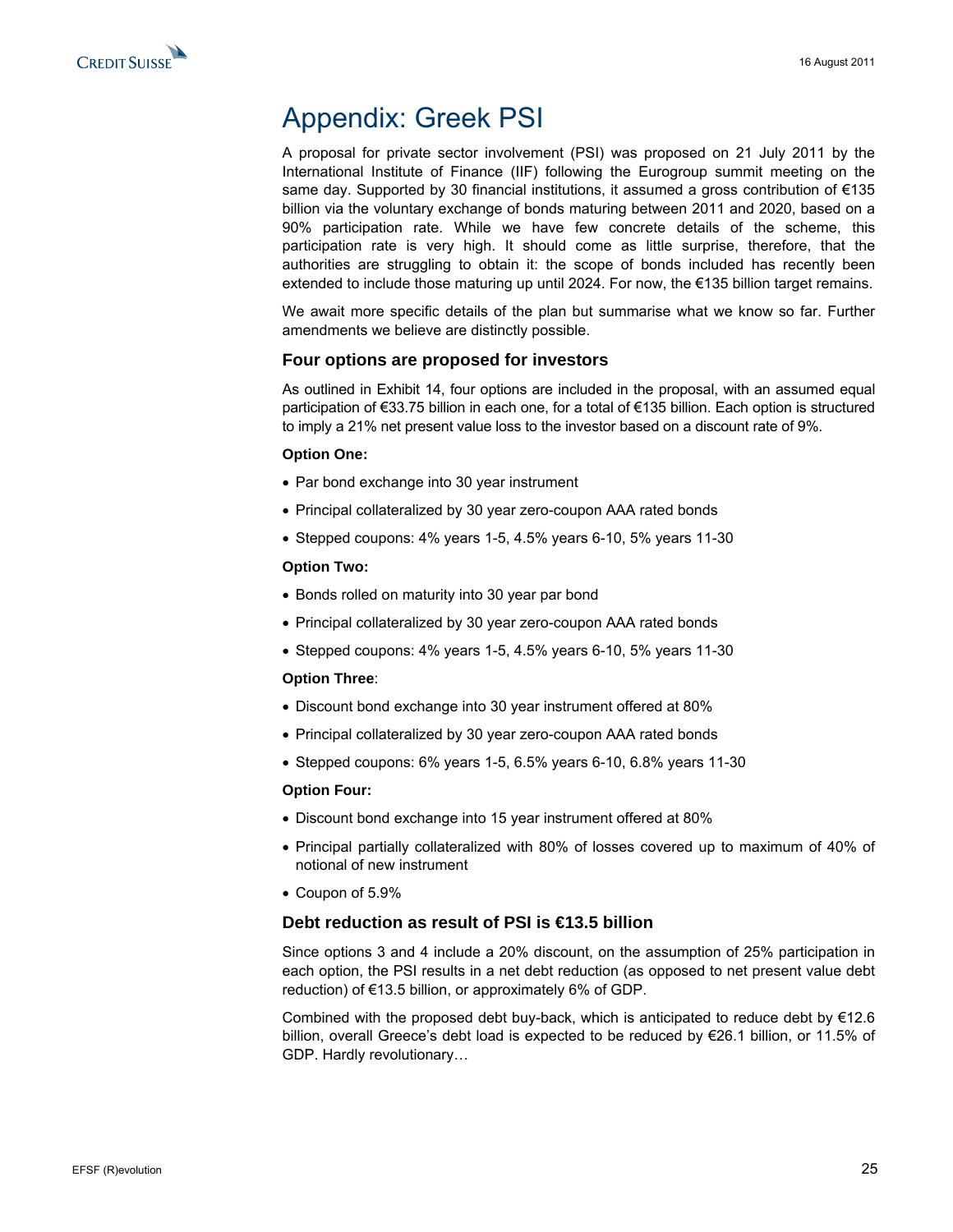#### **Credit enhancement – analyzing the cost**

Aside from the funds required for the debt buy-back, the main cost from the plan derives from the credit enhancement. Assessing this likely cost, and in particular how it is likely to be funded is difficult until further details regarding the proposal, its take-up and allocation among the various options is clear. The following is what we know based on details released by the IIF and the EFSF.

For options 1, 3 and 4, the total cost of the credit enhancement must be paid up-front; for option 2 it is payable when each bond being rolled matures. The total cost is expected to be €42 billion. We can break down the collateral requirements into 30-year zero-coupon bonds for options 1.2 and 3 (a total of  $0.75*135 = \text{\textsterling}101.25$  billion bonds) and as yet undefined collateral for option 4 of  $\epsilon$ 10.8 billion (33.75\*0.8\*0.4 since up to 40% of a 20% discounted notional is covered). Since 30-year German principal strips trade sub-40, a total of €42 billion is therefore plausible. Per the IIF, the breakdown of this cost is:

- 1. €16.8 billion for bonds maturing 2011-2014
- 2. €18.4 billion for bonds maturing 2015-2020 (and, by inference, involved in options 1, 3 or 4)
- 3. €7 billion falling due outside programme period (by inference, bonds maturing post 2015 and involved in option 2)

We summarise the implications of credit enhancement costs on the net PSI impact in Exhibit 20. The total cost realised in the 2011-2014 period is €35 billion since both the €16.8 billion related to that period and the €18.4 billion related to longer dated bonds needs to be funded upfront. This is therefore the amount of official funding required from the second bailout to support the PSI. Greece will also need to fund the €7 billion falling due post 2014, however this falls due after the bailout period.

#### **Exhibit 20: Credit enhancement costs of PSI**

Amounts in € billion

|                            | 2011-2020  |                        | 2011-2014                                             |
|----------------------------|------------|------------------------|-------------------------------------------------------|
|                            | Total cost | Total cost realized in | Costs associated with                                 |
|                            |            |                        | 2011-2014 programme period 2011-2014 programme period |
| Gross PSI                  | 135        | 54                     | 54                                                    |
| Cost of credit enhancement | 42         | 35                     | 16.8                                                  |
| Net PSI                    | 93         | 19                     | 37                                                    |

Source: Credit Suisse, IIF, EFSF

#### **Implications for official financing needs**

We copy Exhibit 12 outlining the details of the second bailout package below for reference. The rationale behind the €35 billion for credit enhancement is above, with additional costs as previously explained to cover the bond buy-back and bank recapitalization.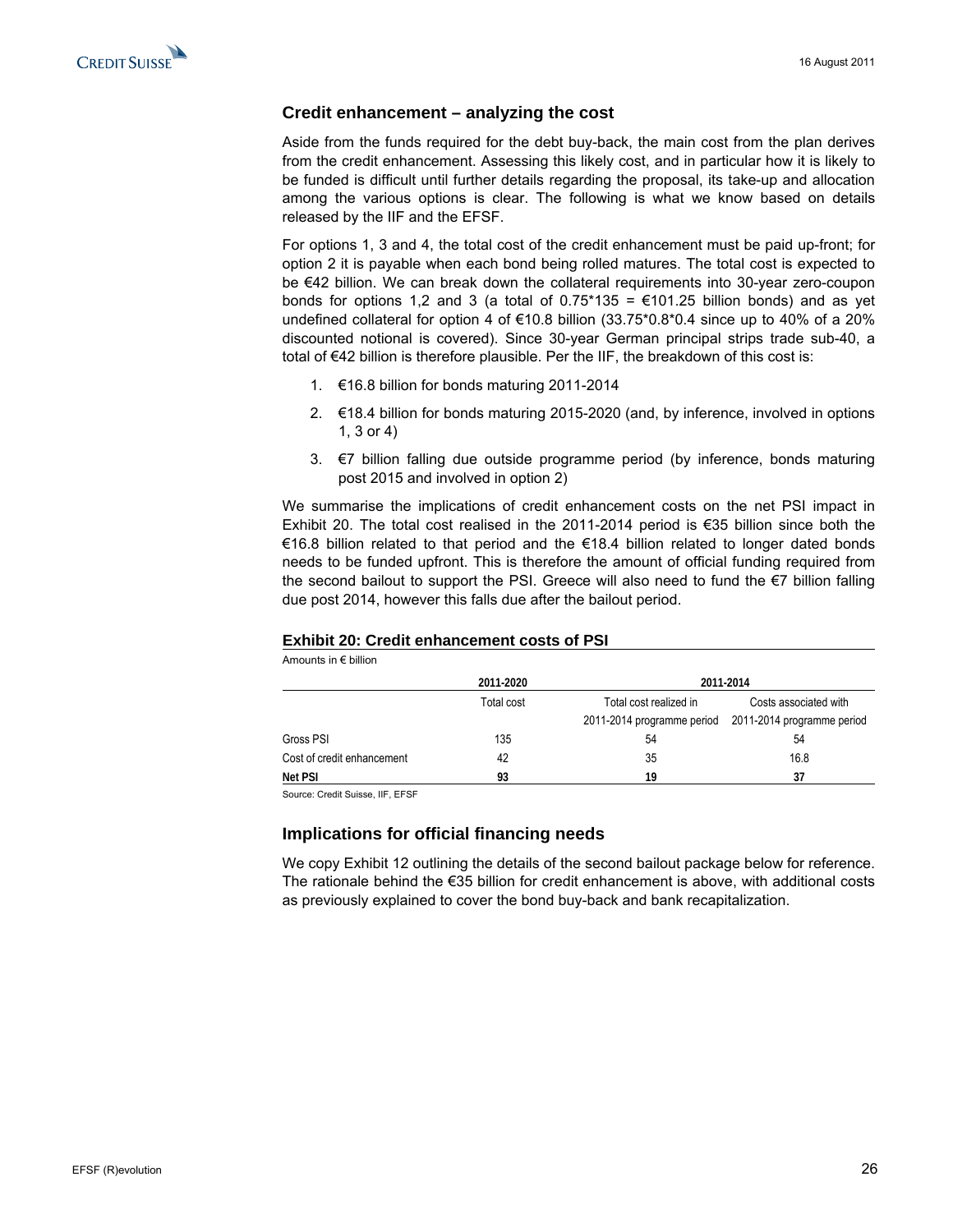

| Second aid package              | $\epsilon$ billion | <b>Funding needs</b>            | $\epsilon$ billion |
|---------------------------------|--------------------|---------------------------------|--------------------|
| Greek deficit                   | 34                 | Baseline funding requirement    | 88                 |
| Recapitalisation of Greek banks | 20                 | Gross PSI                       | -54                |
| Debt buyback programme          | 20                 | Credit enhancement              | 35                 |
| Credit enhancement              | 35                 | Contribution to debt buy back   | 20                 |
|                                 |                    | Recapitalisation of Greek banks | 20                 |
| Total                           | 109                |                                 | 109                |

#### **Exhibit 21: Second bailout package for Greece**

Source: Credit Suisse

With regards the resultant funding needs, the €88 billion baseline funding requirement (as provided by the IIF) is approximately the IMF's forecast funding shortfall until mid-2014 based on an assumption that €28 billion is raised through privatization receipts, and accounting for the €45 billion still available to Greece from the original bailout. This requirement is then reduced by €54 billion as a result of PSI savings in 2011-2014, with the additional associated costs from the credit enhancement, debt buy-back and bank recapitalization.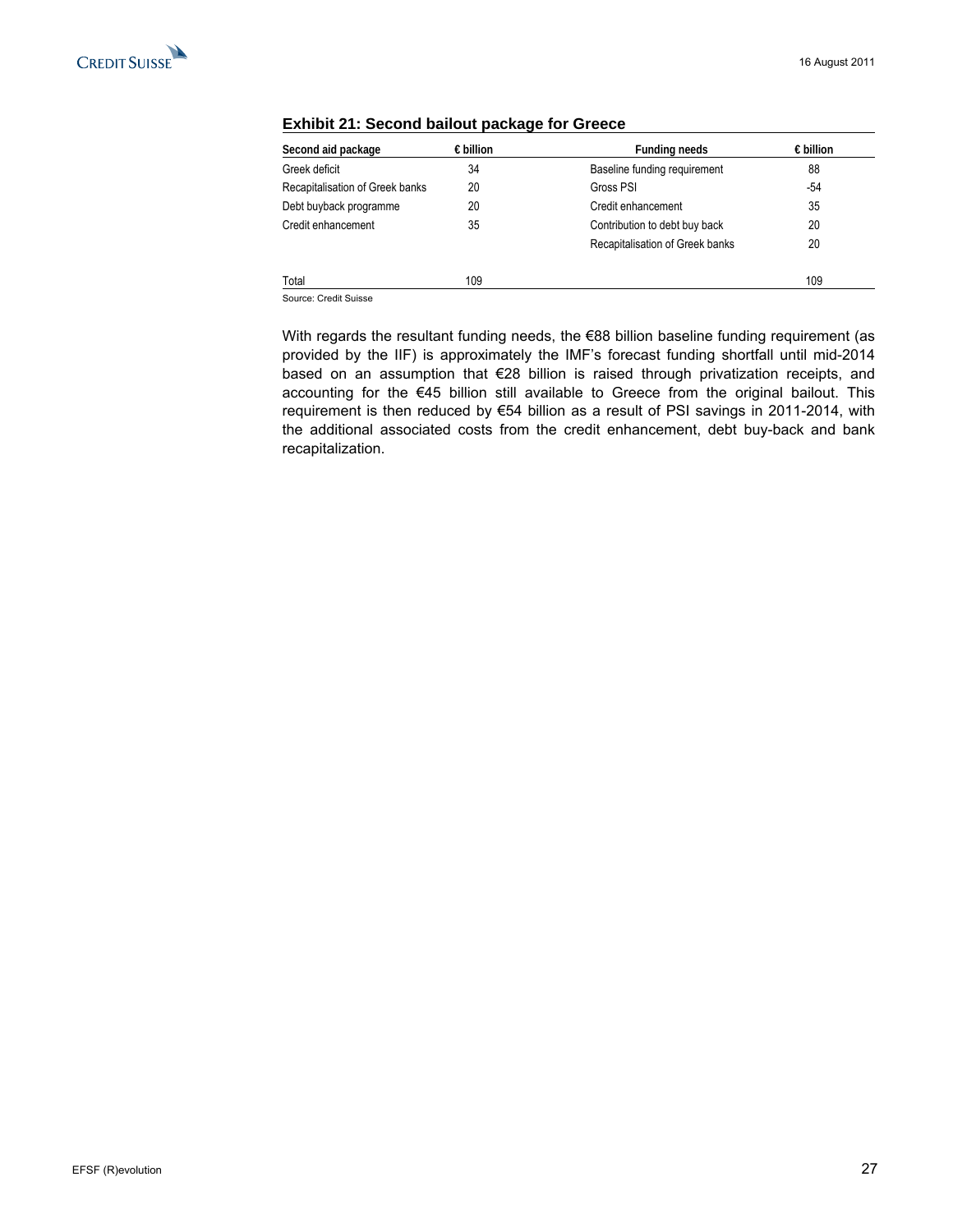

#### **Disclosure Appendix**

#### **Analyst Certification**

Helen Haworth, Michelle Bradley, Thushka Maharaj and William Porter each certify, with respect to the companies or securities that he or she analyzes, that (1) the views expressed in this report accurately reflect his or her personal views about all of the subject companies and securities and (2) no part of his or her compensation was, is or will be directly or indirectly related to the specific recommendations or views expressed in this report.

#### **Important Disclosures**

Credit Suisse's policy is only to publish investment research that is impartial, independent, clear, fair and not misleading. For more detail, please refer to Credit Suisse's Policies for Managing Conflicts of Interest in connection with Investment Research: [http://www.csfb.com/research-and](http://www.csfb.com/research-and-analytics/disclaimer/managing_conflicts_disclaimer.html)[analytics/disclaimer/managing\\_conflicts\\_disclaimer.html](http://www.csfb.com/research-and-analytics/disclaimer/managing_conflicts_disclaimer.html)

Credit Suisse's policy is to publish research reports as it deems appropriate, based on developments with the subject issuer, the sector or the market that may have a material impact on the research views or opinions stated herein.

The analyst(s) involved in the preparation of this research report received compensation that is based upon various factors, including Credit Suisse's total revenues, a portion of which are generated by Credit Suisse's Investment Banking and Fixed Income Divisions.

Credit Suisse may trade as principal in the securities or derivatives of the issuers that are the subject of this report.

At any point in time, Credit Suisse is likely to have significant holdings in the securities mentioned in this report.

As at the date of this report, Credit Suisse acts as a market maker or liquidity provider in the debt securities of the subject issuer(s) mentioned in this report. For important disclosure information on securities recommended in this report, please visit the website at [https://firesearchdisclosure.credit-suisse.com](https://firesearchdisclosure.credit-suisse.com/) or call +1-212-538-7625. For the history of any relative value trade ideas suggested by the Fixed Income research department as well as fundamental recommendations provided by the Emerging Markets Sovereign Strategy Group over the previous 12 months, please view the document at [http://research-and](http://research-and-analytics.csfb.com/docpopup.asp?ctbdocid=330703_1_en)[analytics.csfb.com/docpopup.asp?ctbdocid=330703\\_1\\_en](http://research-and-analytics.csfb.com/docpopup.asp?ctbdocid=330703_1_en). Credit Suisse clients with access to the Locus website may refer to [http://www.credit-](http://www.credit-suisse.com/locus)

#### [suisse.com/locus.](http://www.credit-suisse.com/locus)

For the history of recommendations provided by Technical Analysis, please visit the website at [http://www.credit-suisse.com/techanalysis.](http://www.credit-suisse.com/techanalysis) Credit Suisse does not provide any tax advice. Any statement herein regarding any US federal tax is not intended or written to be used, and cannot be used, by any taxpayer for the purposes of avoiding any penalties.

#### **Emerging Markets Bond Recommendation Definitions**

**Buy**: Indicates a recommended buy on our expectation that the issue will deliver a return higher than the risk-free rate.

**Sell**: Indicates a recommended sell on our expectation that the issue will deliver a return lower than the risk-free rate.

#### **Corporate Bond Fundamental Recommendation Definitions**

**Buy**: Indicates a recommended buy on our expectation that the issue will be a top performer in its sector.

**Outperform**: Indicates an above-average total return performer within its sector. Bonds in this category have stable or improving credit profiles and are undervalued, or they may be weaker credits that, we believe, are cheap relative to the sector and are expected to outperform on a total-return basis. These bonds may possess price risk in a volatile environment.

**Market Perform**: Indicates a bond that is expected to return average performance in its sector.

**Underperform**: Indicates a below-average total-return performer within its sector. Bonds in this category have weak or worsening credit trends, or they may be stable credits that, we believe, are overvalued or rich relative to the sector.

**Sell**: Indicates a recommended sell on the expectation that the issue will be among the poor performers in its sector.

**Restricted**: In certain circumstances, Credit Suisse policy and/or applicable law and regulations preclude certain types of communications, including an investment recommendation, during the course of Credit Suisse's engagement in an investment banking transaction and in certain other circumstances. **Not Rated**: Credit Suisse Global Credit Research or Global Leveraged Finance Research covers the issuer but currently does not offer an investment view on the subject issue.

**Not Covered**: Neither Credit Suisse Global Credit Research nor Global Leveraged Finance Research covers the issuer or offers an investment view on the issuer or any securities related to it. Any communication from Research on securities or companies that Credit Suisse does not cover is factual or a reasonable, non-material deduction based on an analysis of publicly available information.

#### **Corporate Bond Risk Category Definitions**

In addition to the recommendation, each issue may have a risk category indicating that it is an appropriate holding for an "average" high yield investor, designated as **Market**, or that it has a higher or lower risk profile, designated as **Speculative** and **Conservative**, respectively.

#### **Credit Suisse Credit Rating Definitions**

Credit Suisse may assign rating opinions to investment-grade and crossover issuers. Ratings are based on our assessment of a company's creditworthiness and are not recommendations to buy or sell a security. The ratings scale (AAA, AA, A, BBB, BB, B) is dependent on our assessment of an issuer's ability to meet its financial commitments in a timely manner. Within each category, creditworthiness is further detailed with a scale of High, Mid, or Low – with High being the strongest sub-category rating: **High AAA, Mid AAA, Low AAA** – obligor's capacity to meet its financial commitments is extremely strong; **High AA, Mid AA, Low AA** – obligor's capacity to meet its financial commitments is very strong; **High A, Mid A, Low A** – obligor's capacity to meet its financial commitments is strong; **High BBB, Mid BBB, Low BBB** – obligor's capacity to meet its financial commitments is adequate, but adverse economic/operating/financial circumstances are more likely to lead to a weakened capacity to meet its obligations; **High BB, Mid BB, Low BB** – obligations have speculative characteristics and are subject to substantial credit risk; High B, Mid B, Low B – obligor's capacity to meet its financial commitments is very weak and highly vulnerable to adverse economic, operating, and financial circumstances; **High CCC, Mid CCC, Low CCC** – obligor's capacity to meet its financial commitments is extremely weak and is dependent on favorable economic, operating, and financial circumstances. Credit Suisse's rating opinions do not necessarily correlate with those of the rating agencies.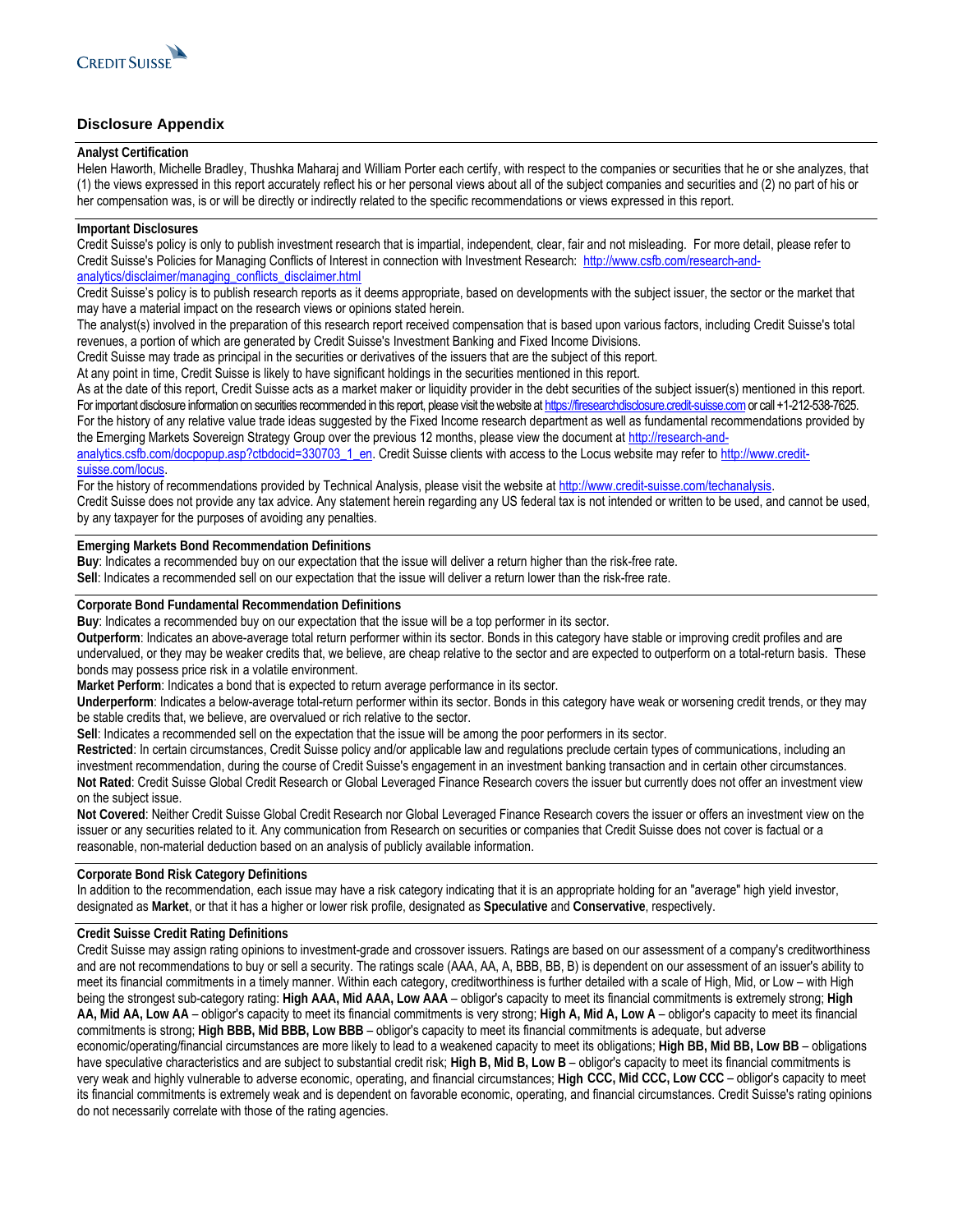

#### **Structured Securities, Derivatives, and Options Disclaimer**

Structured securities, derivatives, and options (including OTC derivatives and options) are complex instruments that are not suitable for every investor, may involve a high degree of risk, and may be appropriate investments only for sophisticated investors who are capable of understanding and assuming the risks involved. Supporting documentation for any claims, comparisons, recommendations, statistics or other technical data will be supplied upon request. Any trade information is preliminary and not intended as an official transaction confirmation.

OTC derivative transactions are not highly liquid investments; before entering into any such transaction you should ensure that you fully understand its potential risks and rewards and independently determine that it is appropriate for you given your objectives, experience, financial and operational resources, and other relevant circumstances. You should consult with such tax, accounting, legal or other advisors as you deem necessary to assist you in making these determinations. In discussions of OTC options and other strategies, the results and risks are based solely on the hypothetical examples cited; actual results and risks will vary depending on specific circumstances. Investors are urged to consider carefully whether OTC options or option-related products, as well as the products or strategies discussed herein, are suitable to their needs.

CS does not offer tax or accounting advice or act as a financial advisor or fiduciary (unless it has agreed specifically in writing to do so). Because of the importance of tax considerations to many option transactions, the investor considering options should consult with his/her tax advisor as to how taxes affect the outcome of contemplated options transactions.

Use the following link to read the Options Clearing Corporation's disclosure document: <http://www.theocc.com/publications/risks/riskstoc.pdf> Transaction costs may be significant in option strategies calling for multiple purchases and sales of options, such as spreads and straddles. Commissions and transaction costs may be a factor in actual returns realized by the investor and should be taken into consideration.